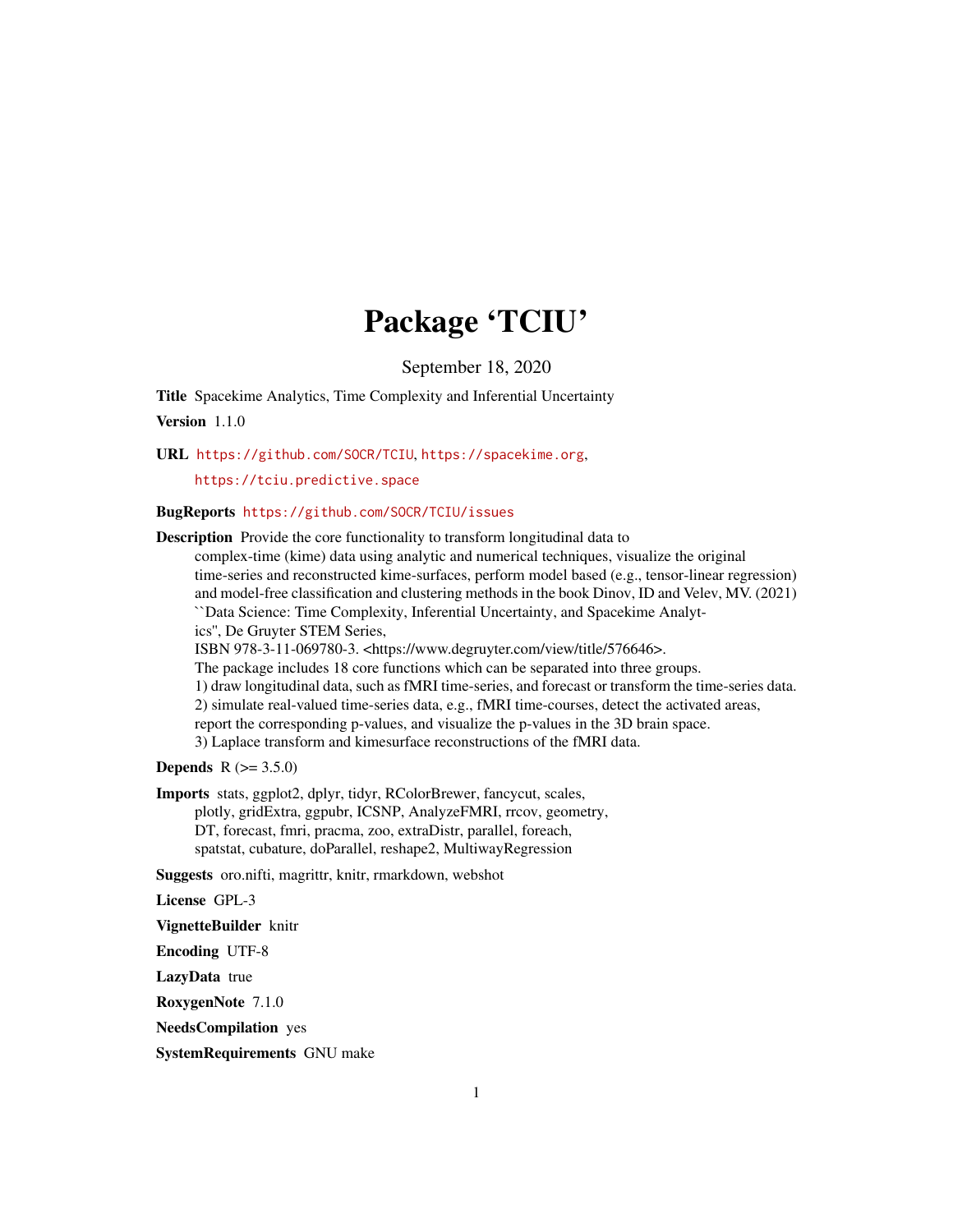Author Yongkai Qiu [aut], Zhe Yin [aut], Jinwen Cao [aut], Yupeng Zhang [aut], Yuyao Liu [aut], Rongqian Zhang [aut], Rouben Rostamian [ctb], Ranjan Maitra [ctb], Daniel Rowe [ctb], Daniel Adrian [ctb] (gLRT method for complex-valued fMRI statistics), Yunjie Guo [aut, cre], Ivo Dinov [aut]

Maintainer Yunjie Guo <jerryguo@umich.edu>

Repository CRAN

Date/Publication 2020-09-18 12:00:32 UTC

# R topics documented:

| 3                                                                                                              |
|----------------------------------------------------------------------------------------------------------------|
| $\overline{4}$                                                                                                 |
| 6                                                                                                              |
| 8                                                                                                              |
| -9                                                                                                             |
| 10                                                                                                             |
| $fmri_pval_{comparison_2d \dots \dots \dots \dots \dots \dots \dots \dots \dots \dots \dots \dots \dots$<br>11 |
| -13                                                                                                            |
| -14                                                                                                            |
| $fmri\_ROI\_phase2 \ldots \ldots \ldots \ldots \ldots \ldots \ldots \ldots \ldots \ldots \ldots$<br>16         |
| 18                                                                                                             |
| -19                                                                                                            |
| 21                                                                                                             |
| 22                                                                                                             |
| 23                                                                                                             |
| 24                                                                                                             |
| -25                                                                                                            |
|                                                                                                                |
| 27                                                                                                             |
| 28                                                                                                             |
| 28                                                                                                             |
| 28                                                                                                             |
| 29                                                                                                             |
| <sup>29</sup>                                                                                                  |
| 29                                                                                                             |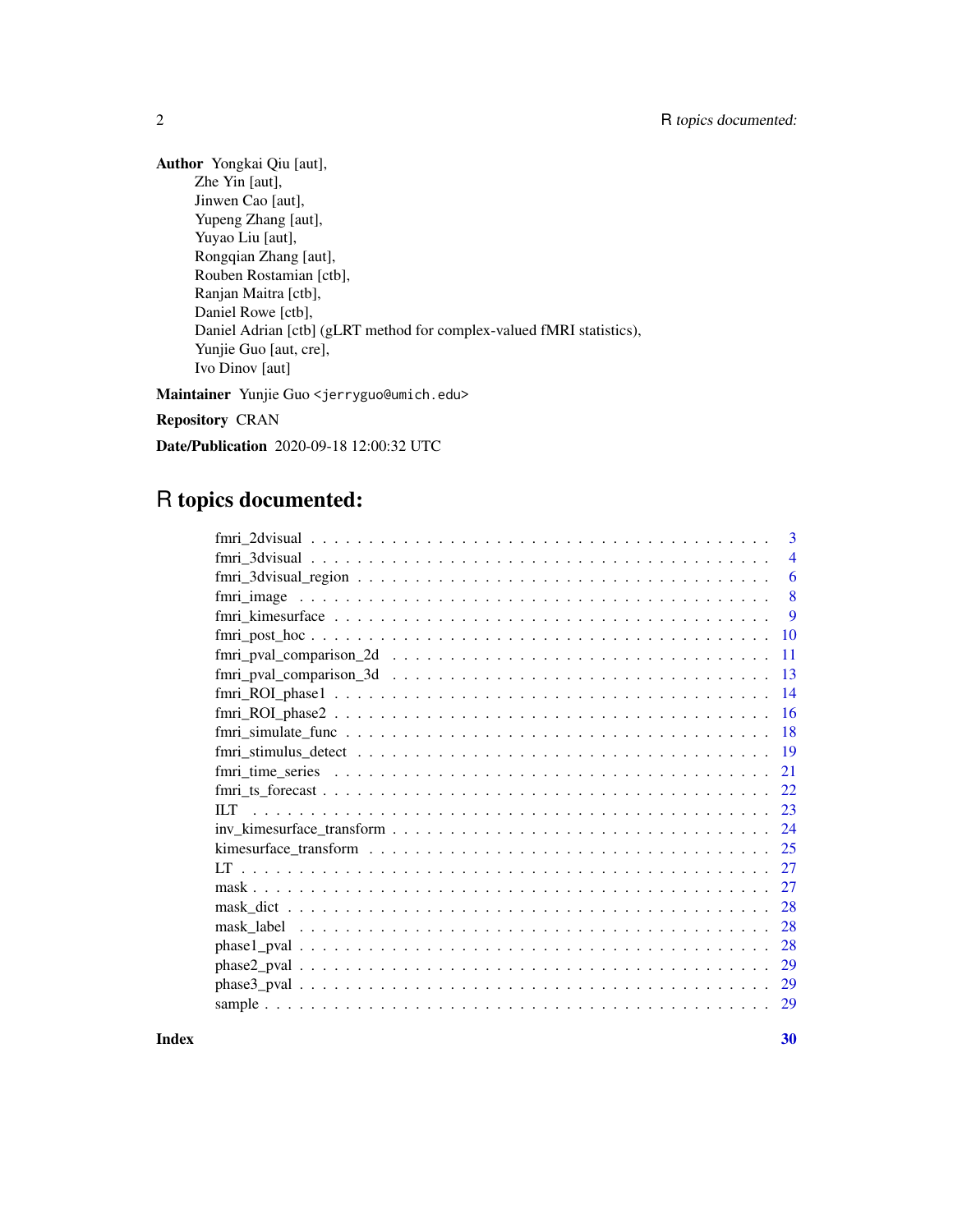<span id="page-2-0"></span>

a visualization method, using ggplot2 to draw the brain from axial, sagittal and coronal view with activated area identified by p-values

#### Usage

```
fmri_2dvisual(
 pval,
 axis_ls,
 hemody_data = NULL,
 mask,
 p_{th}reshold = 0.05,
 legend_show = TRUE,
 method = "scale_p",
 color_pal = "YlOrRd",
 multi_pranges = TRUE,
 mask\_width = 1.5)
```
# Arguments

| pval        | a 3D array of p-values used to plot activated area of the brain                                                                                                                                                                                                                                                                                                                                                                                         |
|-------------|---------------------------------------------------------------------------------------------------------------------------------------------------------------------------------------------------------------------------------------------------------------------------------------------------------------------------------------------------------------------------------------------------------------------------------------------------------|
| axis_ls     | a list with two elements. The first element is the character of 'x', 'y', 'z'. The<br>second element is an integer showing a specific slice on the fixed axis identified<br>in the first element.                                                                                                                                                                                                                                                       |
| hemody_data | a parameter to have the plot with/without hemodynamic contour. The default is<br>NULL to make the plot without hemodynamic contour, otherwise assign a 3D<br>array of the hemodynamic data.                                                                                                                                                                                                                                                             |
| mask        | a 3D nifti or 3D array of data to show the shell of the brain                                                                                                                                                                                                                                                                                                                                                                                           |
| p_threshold | NULL or a numeric value that can be selected randomly below 0.05 to drop all p-<br>values above the threshold. If 'low5_percent' method is used, make 'p_threshold'<br>as NULL. The default is 0.05.                                                                                                                                                                                                                                                    |
| legend_show | a logical parameter to specify whether the final plot has legend                                                                                                                                                                                                                                                                                                                                                                                        |
| method      | a string that represents method for the plot. There are 3 options: 'min_max',<br>'scale_p' and 'low5_percent'. The default is 'scale_p'. 'min_max' is to draw<br>plot based on the color scale of the minimum and maximum of the p value;<br>'scale_p' is to draw the plot with fixed color scale for fixed range of p value;<br>'low5_percent' is to draw the plot for the smallest 5 percent of p value when all<br>the p values are not significant. |
| color_pal   | the name of the color palettes provided by RColorBrewer. The default is "YlOrRd".                                                                                                                                                                                                                                                                                                                                                                       |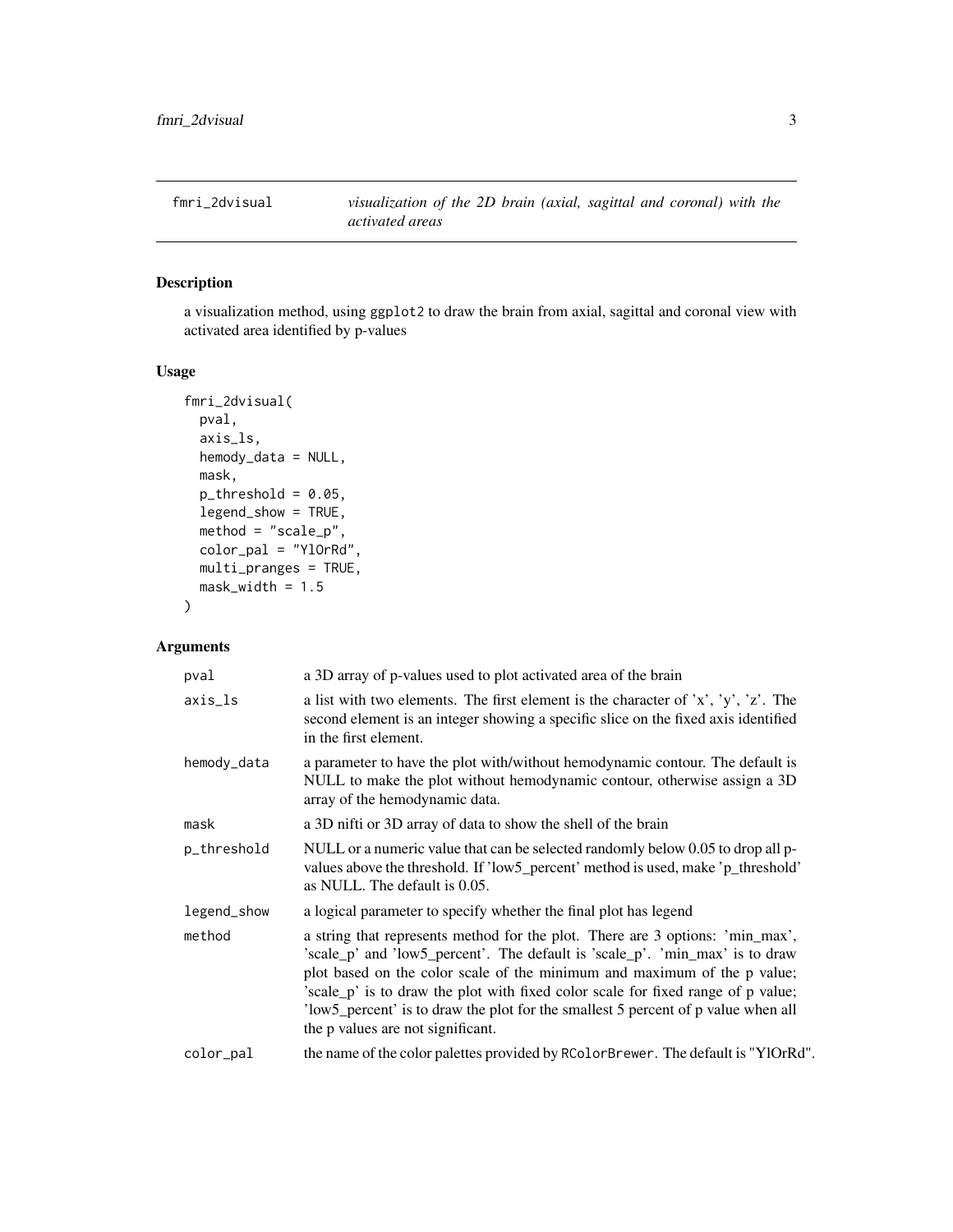<span id="page-3-0"></span>

|            | multi_pranges an option under 'scale p' method to decide whether there are at most 9 colors in |
|------------|------------------------------------------------------------------------------------------------|
|            | the legend for the ranges of p value, or at most 4 colors. The default is TRUE,                |
|            | choosing the larger number of colors for the plot.                                             |
| mask width | a numeric value to specify the width of mask contour. The default is 1.5.                      |

# Details

The function fmri\_2dvisual is used to find activated part of the brain based on given p values from sagittal, axial and coronal view. When providing input of the p-values, the specific plane and index to slice on, the mask data and the hemodynamic data of the brain, a plot will be generated with the heat map for the activated parts, the black contour showing the position of the brain, and the blue contour representing the hemodynamic contour.

#### Value

a plot drawn by ggplot2

#### Author(s)

SOCR team <<http://socr.umich.edu/people/>>

#### Examples

# sample 3D data of mask provided by the package dim(mask) # sample 3D p value provided by the package dim(phase2\_pval)

# plot the sagittal, coronal and axial view of this p value generated from the brain fMRI data

fmri\_2dvisual(phase2\_pval, list('x',40), hemody\_data=NULL, mask=mask, p\_threshold=0.05)

fmri\_3dvisual *visualization of the 3D brain with the activated areas*

#### Description

a visualization method, using plotly to draw the 3D plot of the brain with the activated areas determined by p-values, which is generated from fMRI data

#### Usage

```
fmri_3dvisual(
 pval,
 mask,
 p_{th}reshold = 0.05,
```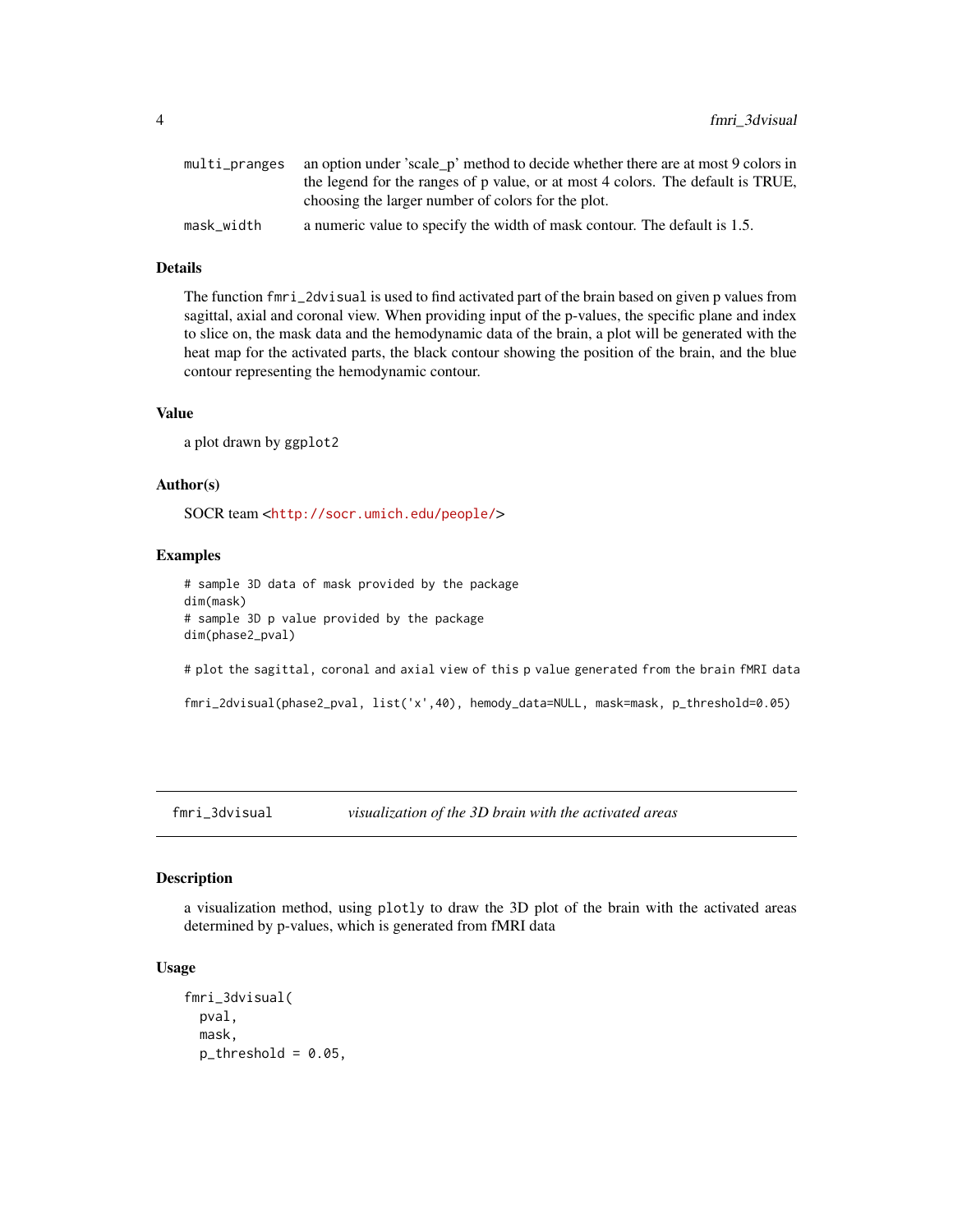```
method = "scale_p",color_pal = "YlOrRd",
 multi_pranges = TRUE,
  title = NULL
)
```
#### Arguments

| pval          | a 3D array of p-values used to plot activated area of the brain                                                                                                                                                                                                                                                                          |
|---------------|------------------------------------------------------------------------------------------------------------------------------------------------------------------------------------------------------------------------------------------------------------------------------------------------------------------------------------------|
| mask          | a 3D nifti or 3D array of data to show the shell of the brain                                                                                                                                                                                                                                                                            |
| p_threshold   | NULL or a numeric value that can be selected randomly below 0.05 to drop all p-<br>values above the threshold. If 'low5_percent' method is used, make 'p_threshold'<br>as NULL. The default is 0.05.                                                                                                                                     |
| method        | a string that represents method for the plot. There are 2 options: 'scale_p' and<br>'low5_percent'. The default is 'scale_p'. 'scale_p' is to draw the plot with fixed<br>color scale for fixed range of p value. 'low5_percent' is to draw the plot for the<br>smallest 5 percent of p value when all the p values are not significant. |
| color_pal     | the name of the color palettes provided by RColorBrewer. The default is "YlOrRd".                                                                                                                                                                                                                                                        |
| multi_pranges | an option under 'scale_p' method to decide whether there are at most 9 colors in<br>the legend for the ranges of p value, or at most 4 colors. The default is TRUE,<br>choosing the larger number of colors for the plot.                                                                                                                |
| title         | the title of the plot. The default is NULL.                                                                                                                                                                                                                                                                                              |
|               |                                                                                                                                                                                                                                                                                                                                          |

# Details

The function fmri\_3dvisual is used to visualize the 3D plot of the brain with its activated parts based on provided p values. The p values are generated by applying statistical test on fMRI data. When providing input of a 3D p-values data, a 3D interactive plot will be generated with surface for the brain shell and scatter points in different colors and size representing different stimulated levels.

# Value

a list of two elements

- plot the 3d plot of the fMRI data drawn by plotly
- pval\_df data.frame with the p value for each voxel and the specified color for it

#### Author(s)

SOCR team <<http://socr.umich.edu/people/>>

```
# sample 3D data of mask provided by the package
dim(mask)
# sample 3D p value provided by the package
dim(phase2_pval)
```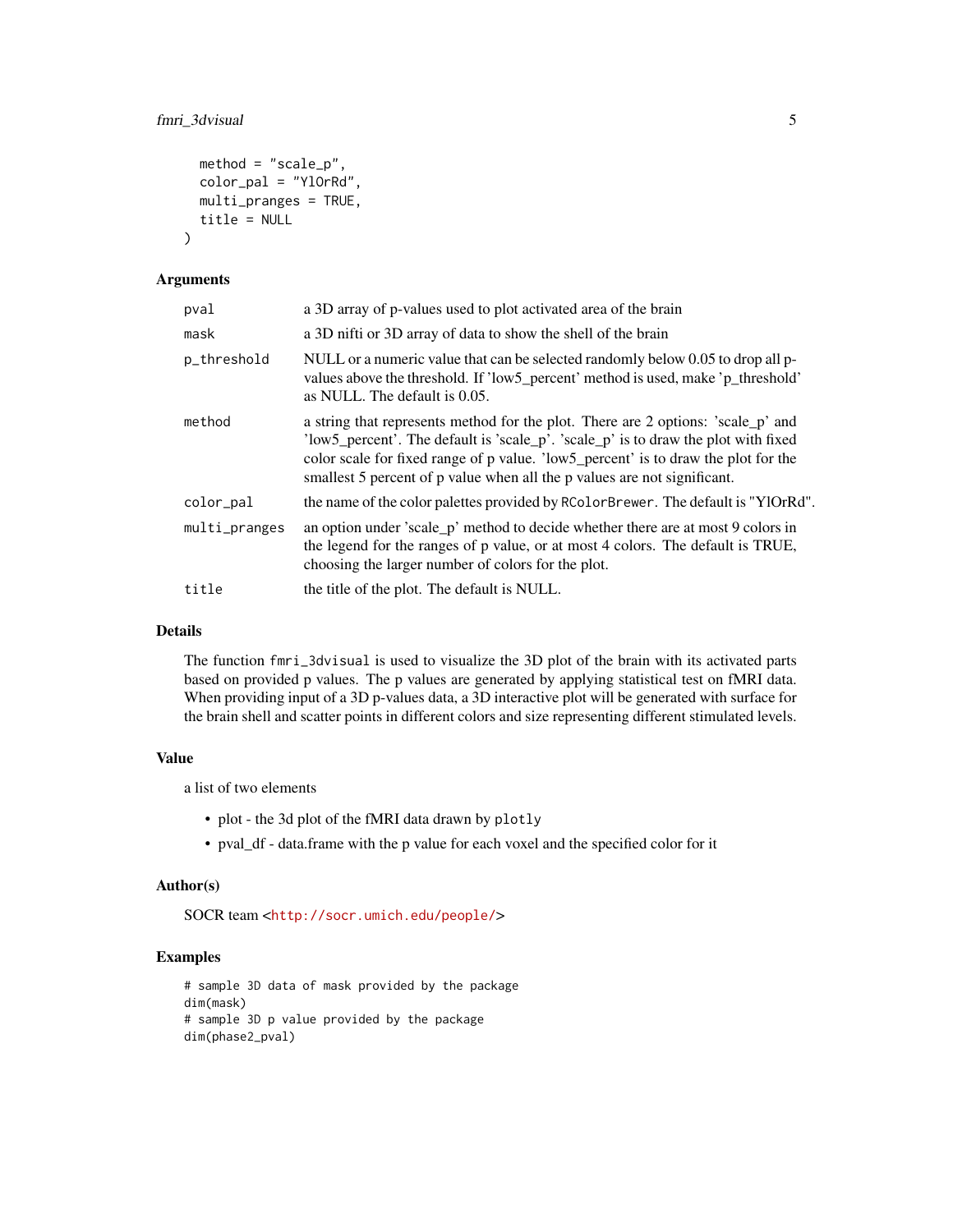```
# make the 3D plot
fmri_3dvisual(phase2_pval, mask, p_threshold = 0.05, method="scale_p")$plot
```
fmri\_3dvisual\_region *visualization of the 3D brain with the activated areas by regions*

# Description

an improved visualization method of fmri\_3dvisual, using plotly to draw the 3D plot of the brain with the activated areas region by region

#### Usage

```
fmri_3dvisual_region(
  pval,
 mask,
 label_index,
 label_name,
  top\_num = NULL,p_{th}reshold = 0.05,
 method = "scale_p",
 multi_pranges = TRUE,
 color_pal = "YlOrRd",
  rank = NULL,
  title = NULL
)
```
# Arguments

| pval        | a 3D or 1D or a list of two 3D array of p-values used to plot activated area of the<br>brain                                                                                                                                                                                                                                                            |
|-------------|---------------------------------------------------------------------------------------------------------------------------------------------------------------------------------------------------------------------------------------------------------------------------------------------------------------------------------------------------------|
| mask        | a 3D nifti or 3D array of data to show the regions of the brain                                                                                                                                                                                                                                                                                         |
| label_index | a 1D array listing the label number in the mask                                                                                                                                                                                                                                                                                                         |
| label_name  | a 1D array corresponding to the name of the label number in the mask                                                                                                                                                                                                                                                                                    |
| top_num     | NULL or a numeric value that used for 1D p-values. If specified, the output will<br>show the top num significant regions. The default is NULL.                                                                                                                                                                                                          |
| p_threshold | NULL or a numeric value that used for 3D p-values can be selected randomly<br>below 0.05 to drop all p-values above the threshold. If 'low5_percent' method<br>is used, make 'p_threshold' as NULL. The default is 0.05.                                                                                                                                |
| method      | a string that represents method for the 3D p-values plot. There are 2 options:<br>'scale_p' and 'low5_percent'. The default is 'scale_p'. 'scale_p' is to draw<br>the plot with fixed color scale for fixed range of p value. 'low5_percent' is to<br>draw the plot for the smallest 5 percent of p value when all the p values are not<br>significant. |

<span id="page-5-0"></span>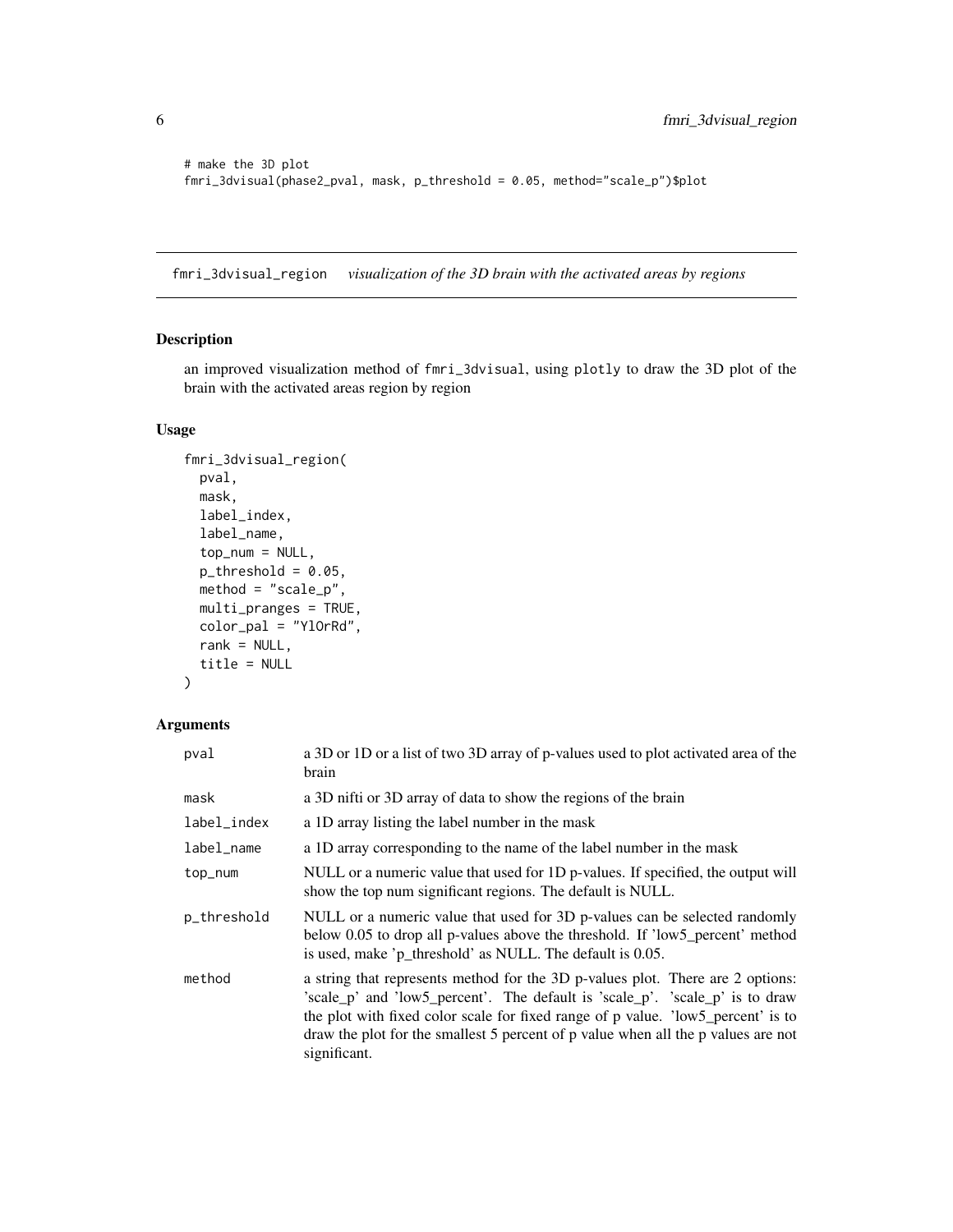| multi_pranges | an option under 'scale_p' method to decide whether there are at most 9 colors<br>in the legend for the ranges of 3D p-values, or at most 4 colors. The default is<br>TRUE, choosing the larger number of colors for the plot.                                     |
|---------------|-------------------------------------------------------------------------------------------------------------------------------------------------------------------------------------------------------------------------------------------------------------------|
| color_pal     | the name of the color palettes provided by RColorBrewer. The default is "YlOrRd".                                                                                                                                                                                 |
| rank          | the method that how the trace is ranked. The default is NULL. There are 2<br>options: 'value' and a vector. 'value' is to draw the 1D p-values by the values<br>from smallest to largest. a vector is to specific the rank of the regions in 3D<br>p-values plot. |
| title         | the title of the plot. The default is NULL.                                                                                                                                                                                                                       |

#### Details

The function fmri\_3dvisual\_region is used to visualize the 3D plot of the brain with activated parts region by region. When providing a 1D/3D p-values data, a 3D interactive plot with surface of the brain shell will be generated with either scatter points representing different stimulated levels or large color pieces representing different regions of the brain. When providing a list of two 3D array of p-values, two 3D interactive brains with different scatter points corresponding to the two input 3D p-values will be given.

#### Value

the 3d plot of the fMRI data drawn by plotly

#### Author(s)

SOCR team <<http://socr.umich.edu/people/>>

```
# sample label vector provided in the package
label_index = mask_dict$index
label_name = as.character(mask_dict$name)
label_mask = mask_label
fmri_3dvisual_region(phase1_pval, label_mask, label_index,
                     label_name, title = "phase1 p-values")
fmri_3dvisual_region(phase1_pval, label_mask, label_index,
                     label_name, 5, title = "phase1 top five p-values", rank = "value")
# for 3D visualization, user needs to include empty region in the label
label\_index = c(0, label_index)label_name = c("empty", label_name)
fmri_3dvisual_region(phase2_pval, label_mask, label_index,
                  label_name, title = "phase2 p-values", rank = c(1:length(label_name)))fmri_3dvisual_region(list(phase2_pval,phase3_pval), label_mask, label_index,
                     label_name, title = "phase2&3 p-values")
```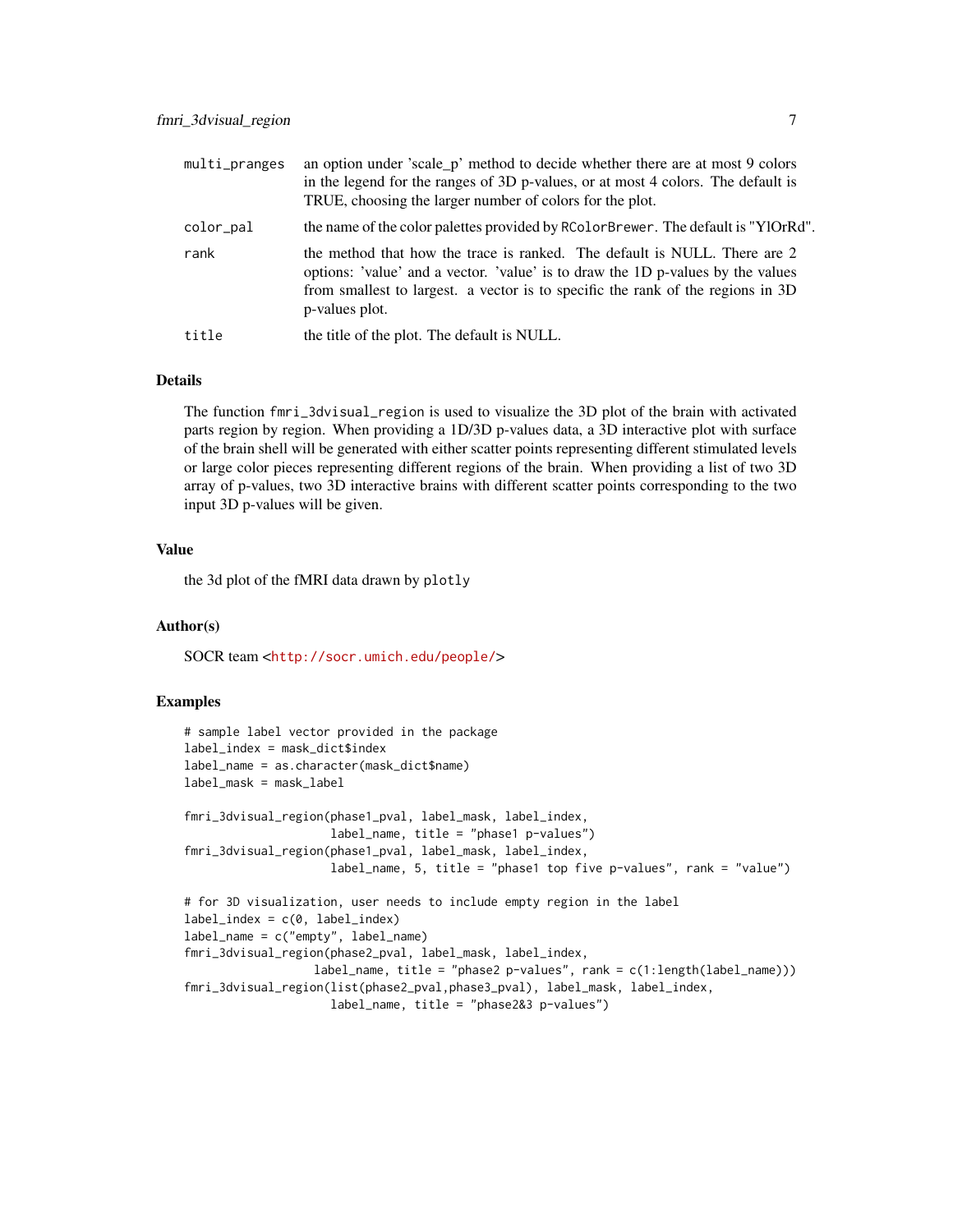<span id="page-7-0"></span>

fMRI image visualization method, based on package plotly.

#### Usage

```
fmri_image(fmridata, option = "manually", voxel_location = NULL, time = NULL)
```
# Arguments

| fmridata | a 4D array contains information for the fMRI spacetime image. The data should<br>only contain the magnitude for the fMRI image.                                                              |
|----------|----------------------------------------------------------------------------------------------------------------------------------------------------------------------------------------------|
| option   | The default is 'manually'. If choose 'auto', then this function will lead you to<br>key in the space $(x,y,z)$ parameters and time (time) parameter for this function<br>to generate graphs. |
|          | voxel_location a 3D array indicating the spatial location of the brain. If option is auto, set the<br>voxel location as NULL.                                                                |
| time     | time location for the voxel                                                                                                                                                                  |

### Details

The function fmri\_image is used to create images for front view, side view, and top view of the fMRI image. When providing the 4D array of the fMRI spacetime image and input the x,y,z position of the voxel, three views of the fMRI image and the time series image of the voxel will be shown.

#### Value

an interactive graph object of the fMRI image created by plotly

## Author(s)

SOCR team <<http://socr.umich.edu/people/>>

```
fmri_generate = fmri_simulate_func(dim_data = c(64, 64, 40), mask = mask)
fmri_image(fmri_generate$fmri_data, option='manually', voxel_location = c(40,22,33), time = 4)
```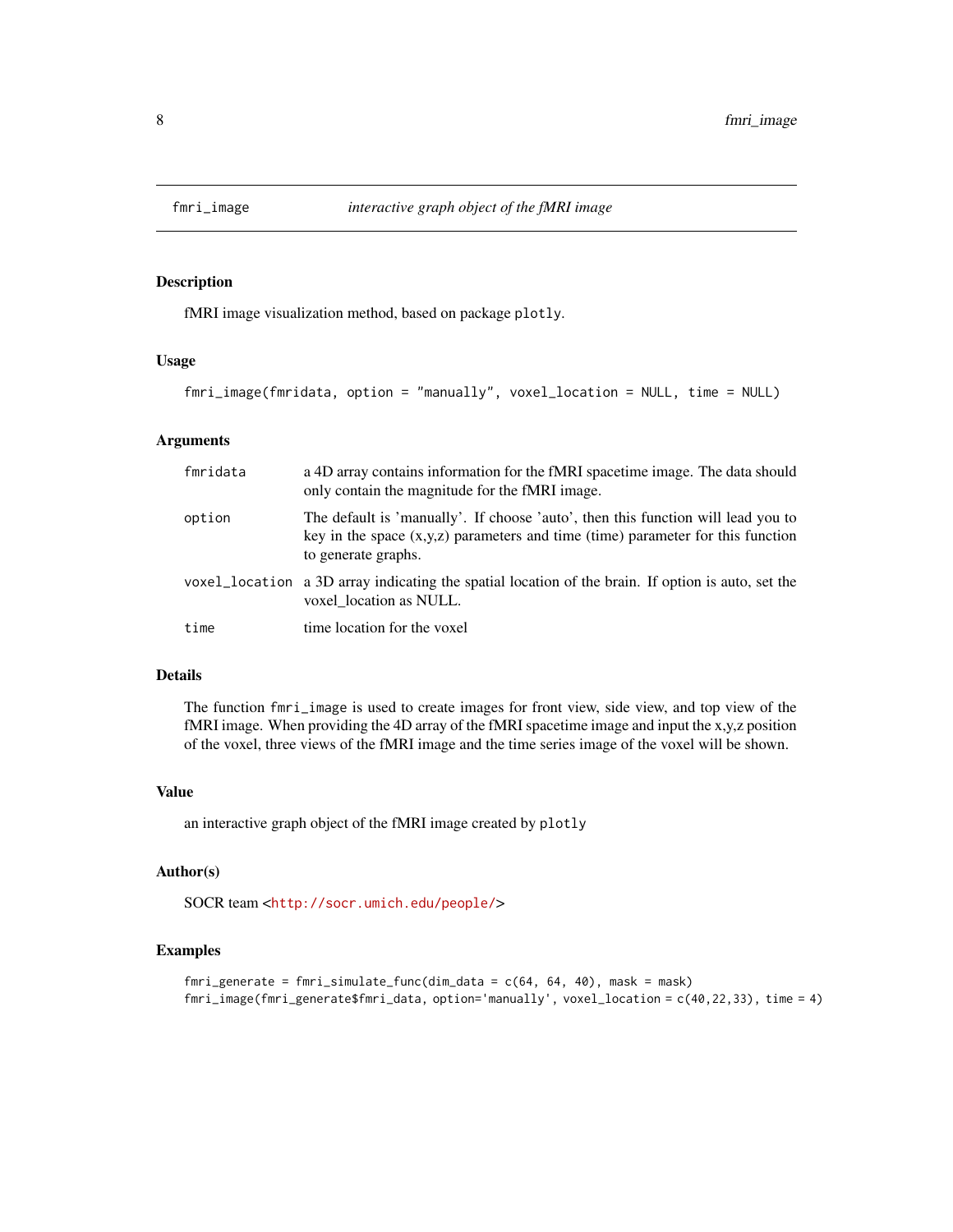<span id="page-8-0"></span>fmri\_kimesurface *interactive graph object of 3D kime-series*

#### Description

Use plotly to display in 3D the kime-series as 2D manifolds (kimesurface) over the cartesian domain.

#### Usage

```
fmri_kimesurface(fmridata, voxel_location = NULL, is.4d = TRUE)
```
#### Arguments

| fmridata | a 4d array which contains the spatial and temporal record of fMRI result or a<br>single real valued vector. |
|----------|-------------------------------------------------------------------------------------------------------------|
|          | voxel location a 3d array indicating the spatial location of the brain.                                     |
| is.4d    | The default is true. If change to false, need to input a vector instead of array.                           |

# Details

The function fmri\_kimesurface is display in 3D the kime-series as 2D manifolds (kimesurface) over the Cartesian domain. It helps transform the fMRI time-series data at a fixed voxel location into a kimesurface (kime-series). User can choose to provide the 4D array of the fMRI spacetime image and the voxel\_location or a single time-series vector, then a 3D visualization will be shown.

#### Value

an interactive plot in 3D kimesurface

#### Author(s)

SOCR team <<http://socr.umich.edu/people/>>

```
# sample fMRI time-series vector of a single voxel
sample_voxel = sample[[5]]
fmri_kimesurface(sample_voxel, is.4d = FALSE)[[1]]
fmri_kimesurface(sample_voxel, is.4d = FALSE)[[2]]
fmri_kimesurface(sample_voxel, is.4d = FALSE)[[3]]
fmri_kimesurface(sample_voxel, is.4d = FALSE)[[4]]
```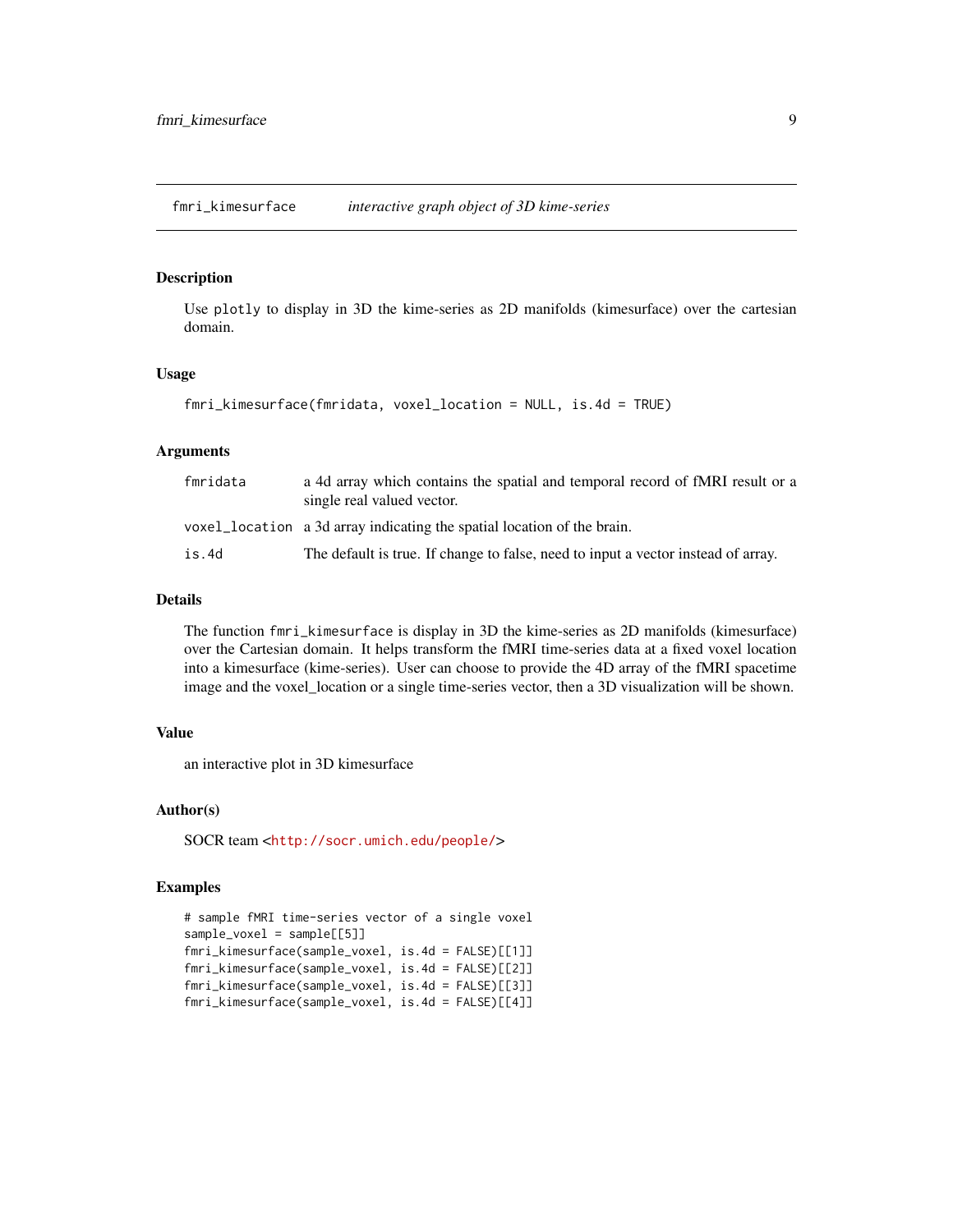<span id="page-9-0"></span>

This function is used to conduct the post-hoc process (i.e. FDR correction and spatial clustering) for a 3-dimensional p-value array.

#### Usage

```
fmri_post_hoc(
 p_val_3d,
 fdr_corr = NULL,
  spatial_cluster.thr = NULL,
  spatial_cluster.size = NULL,
  show_comparison = FALSE,
  ...
)
```
#### Arguments

| p_val_3d             | an array which contains the p-values as the result of fMRI statistical tests.                                                                                                               |
|----------------------|---------------------------------------------------------------------------------------------------------------------------------------------------------------------------------------------|
| fdr_corr             | The default is NULL. Input 'fdr' to conduct FDR correction.                                                                                                                                 |
| spatial_cluster.thr  |                                                                                                                                                                                             |
|                      | The default is NULL. Together with spatial_cluster.size are used to filter con-<br>tiguous clusters of locations in a 3D array that are below some threshold and<br>with some minimum size. |
| spatial_cluster.size |                                                                                                                                                                                             |
|                      | The default is NULL. The size of spatial cluster.                                                                                                                                           |
| show_comparison      |                                                                                                                                                                                             |
|                      | The default is FALSE. If TRUE, the output would display the comparison be-<br>tween raw and processed p-values.                                                                             |
| $\cdots$             | One can specify breaks etc. to modify the comparison histogram in ggplot2.                                                                                                                  |
|                      |                                                                                                                                                                                             |

# Details

The function fmri\_post\_hoc would help do the FDR correction and spatial clustering for a 3d pvalue array. The FDR correction controls for a low proportion of false positives, while the spatial clustering part help filter out all sparse p-values that are not in specified clusters.

# Value

3D p-values after FDR correction or spatial clustering

# Author(s)

SOCR team <<http://socr.umich.edu/people/>>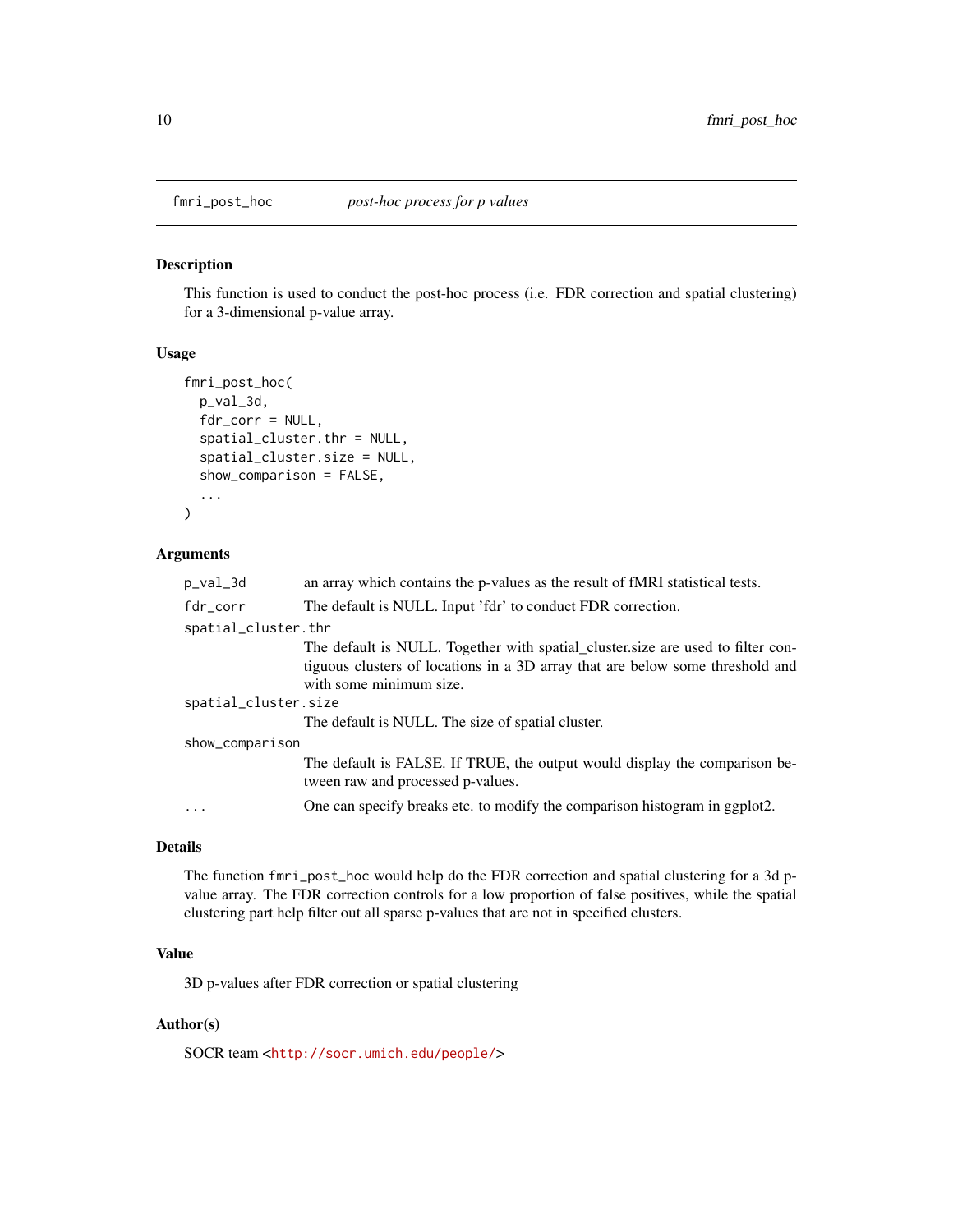#### <span id="page-10-0"></span>Examples

```
# sample 3D p value provided by the package
dim(phase2_pval)
# do the FDR correction
pval_fdr = fmri_post_hoc(phase2_pval,
                          <sup>n</sup> fdr_corr = 'fdr',</sup>
                          spatial_cluster.thr = NULL,
                          spatial_cluster.size = NULL,
                          show_comparison = FALSE)
# do the spatial clustering
pval_posthoc = fmri_post_hoc(pval_fdr,
                               fdr_corr = NULL,
                               spatial_cluster.thr = 0.05,
                               spatial_cluster.size = 5,
                               show_comparison = FALSE)
```
fmri\_pval\_comparison\_2d

*2D comparison visualization between the p-values*

#### Description

a plot arrangement method, which uses gridExtra to combine multiple 2D plots of the fMRI data together. This can bring convenience for users to compare the result of different statistical tests based on the p values they provide

# Usage

```
fmri_pval_comparison_2d(
 pval_ls,
 pval_name_ls,
  axis_i_lses,
 hemody_data = NULL,
 mask,
 p_{th}reshold = 0.05,
  legend_show = TRUE,
 method = "scale_p",
 color_pal = "YlOrRd",
 multi_pranges = TRUE,
 mask\_width = 1.5)
```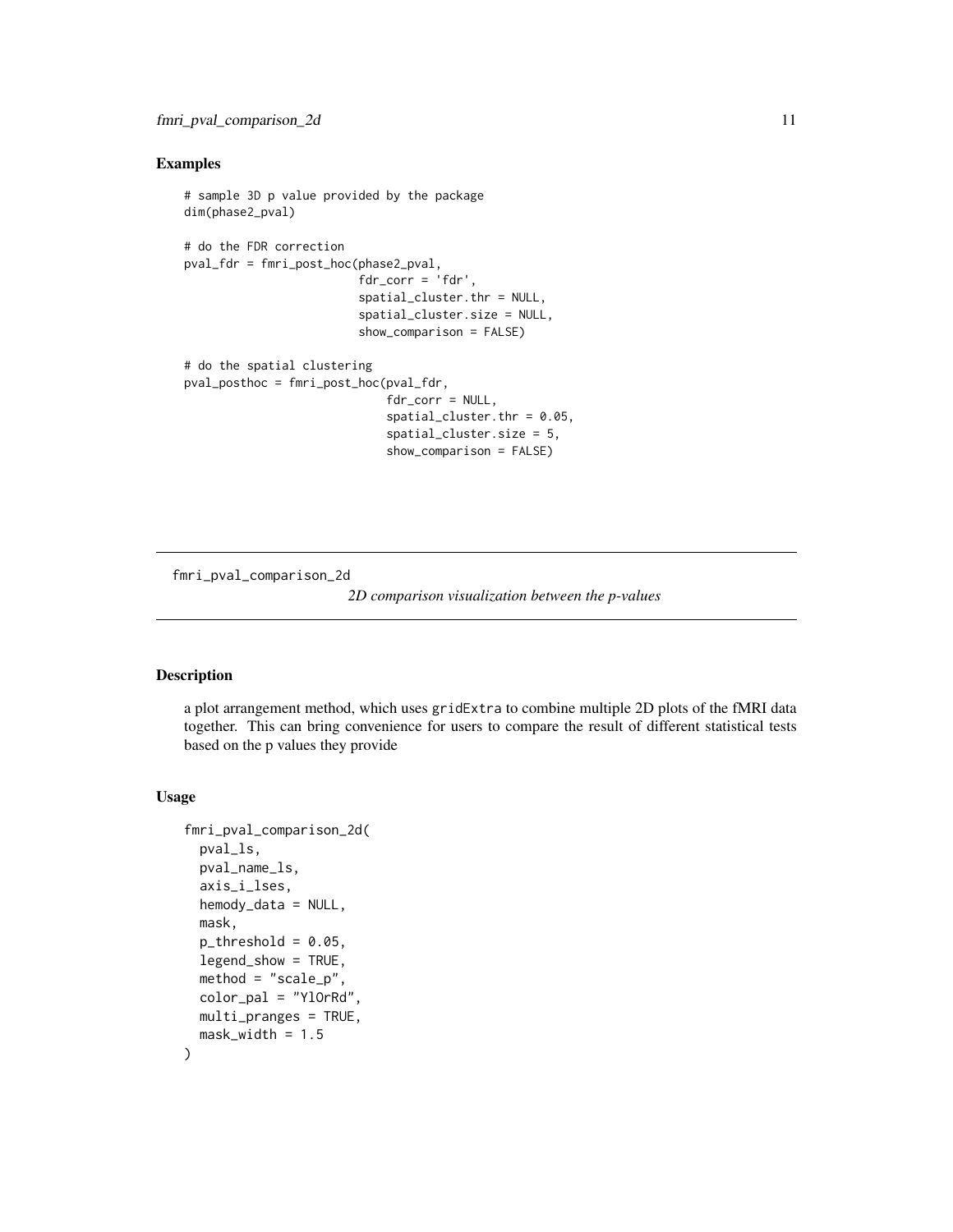#### Arguments

| a list. Each element is a 3D array of p-values data                                                                                                                                                                                                                                                                                                                                                                                                       |
|-----------------------------------------------------------------------------------------------------------------------------------------------------------------------------------------------------------------------------------------------------------------------------------------------------------------------------------------------------------------------------------------------------------------------------------------------------------|
| a list with the element as name for the p-values data provided in 'pval_ls'                                                                                                                                                                                                                                                                                                                                                                               |
| a list with 3 numeric elements or a list of lists. If the elements are numeric, they<br>would specify indices of slice for the three direction. If any direction of the slice<br>need not to be shown, make it as NULL for that element. If elements are lists,<br>each list provides specified cuts for corresponding 3D p-values data.                                                                                                                  |
| a parameter to have the plot with/without hemodynamic contour. The default is<br>NULL to make the plot without hemodynamic contour, otherwise assign a 3D<br>array of the hemodynamic data.                                                                                                                                                                                                                                                               |
| a 3D nifti or 3D array of data to show the shell of the brain                                                                                                                                                                                                                                                                                                                                                                                             |
| NULL or a numeric value that can be selected randomly below 0.05 to drop all p-<br>values above the threshold. If 'low5_percent' method is used, make 'p_threshold'<br>as NULL. The default is 0.05.                                                                                                                                                                                                                                                      |
| a logical parameter to specify whether the final plot has legend for all the sub-<br>plots or the shared legend for all the subplots. The default is TRUE.                                                                                                                                                                                                                                                                                                |
| a string that represents method for the plot. There are 3 options: 'min_max',<br>'scale_p' and 'low5_percent'. The default is 'scale_p'. 'min_max' is to draw<br>plot based on the color scale of the minimum and maximum of the p-values;<br>'scale_p' is to draw the plot with fixed color scale for fixed range of p-values;<br>'low5_percent' is to draw the plot for the smallest 5 percent of p-values when<br>all the p-values are not significant |
| the name of the color palettes provided by RColorBrewer The default is "YlOrRd".                                                                                                                                                                                                                                                                                                                                                                          |
| an option under 'scale_p' method to decide whether there are at most 9 colors in<br>the legend for the ranges of p-values, or at most 4 colors. The default is TRUE,<br>choosing the larger number of colors for the plot.                                                                                                                                                                                                                                |
| a numeric value to specify the width of mask contour. The default is 1.5.                                                                                                                                                                                                                                                                                                                                                                                 |
|                                                                                                                                                                                                                                                                                                                                                                                                                                                           |

# Details

The function fmri\_pval\_comparison\_2d is used to combine and compare the 2D plots for different 3D arrays of p-values. The plots in each row are generated by one specific 3D p value data. The first column of the integrated plot specifies the name of the 3D p value data (for generation of the plots in that row). The rest of the three columns are the plots from sagittal, coronal and axial view for each 3D p value data.

# Value

a combination plot arranged by gridExtra

# Author(s)

SOCR team <<http://socr.umich.edu/people/>>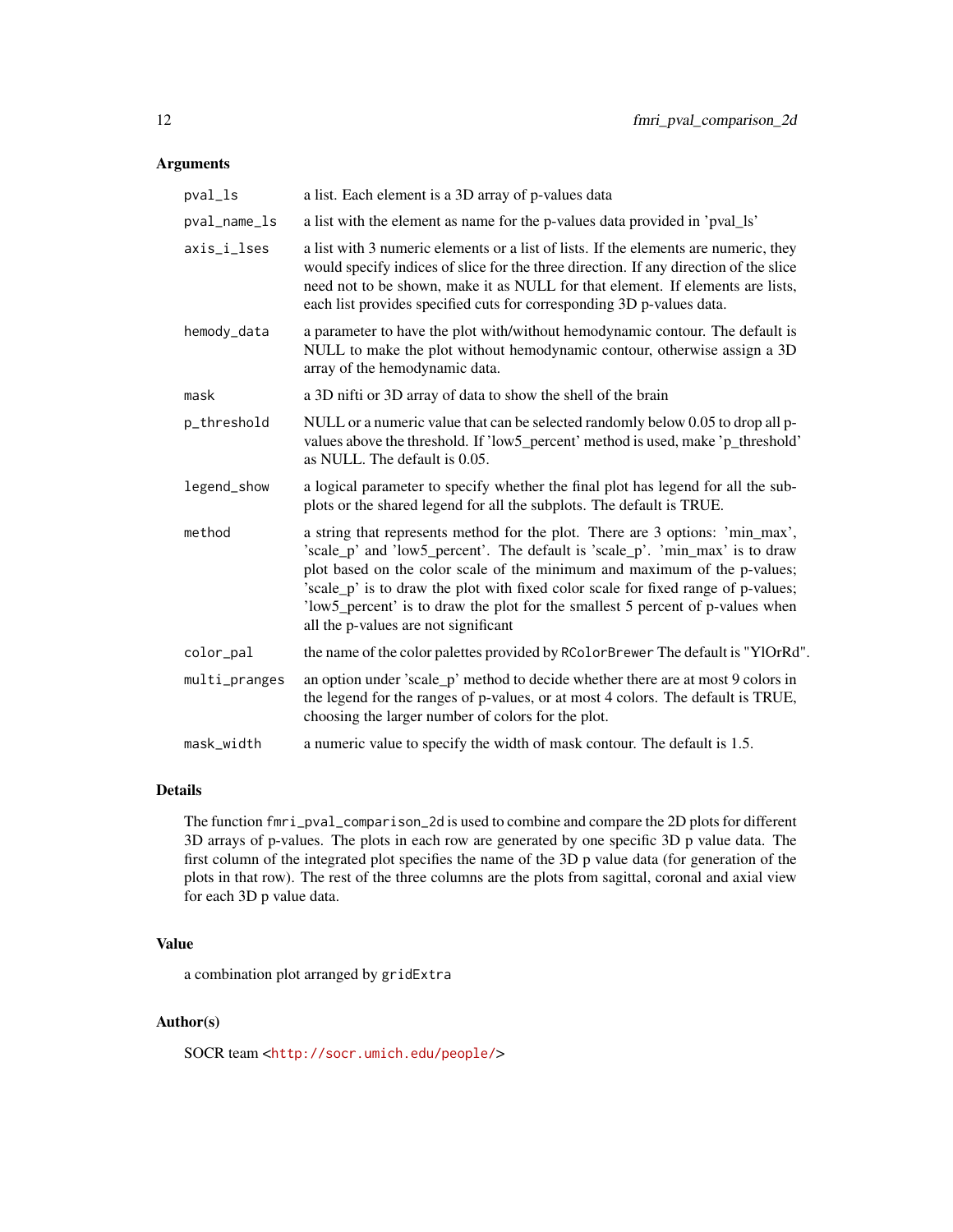# <span id="page-12-0"></span>Examples

```
# sample 3D data of mask provided by the package
dim(mask)
# sample 3D p value provided by the package
dim(phase2_pval)
dim(phase3_pval)
```

```
fmri_pval_comparison_2d(list(phase2_pval, phase3_pval),
                        list('phase2_pval', 'phase3_pval'),
                        list(list(40, 26, 33), list(40, 26, 33)),
                        hemody_data = NULL,
                        mask = mask, p_{\text{th}}reshold = 0.05,
                        legend_show = FALSE, method = 'scale_p',
                        color_pal = "YlOrRd", multi_pranges=TRUE)
```
fmri\_pval\_comparison\_3d

*comparison between 3d visualization for p-values*

#### Description

a visualization method, use plotly to compare the activated parts inside the brain, using two sets of color palettes. The activated parts are localized with different p values.

#### Usage

```
fmri_pval_comparison_3d(
 pval_3d_ls,
 mask,
 p_threshold,
 method_ls,
  color_pal_ls = list("YlOrRd", "YlGnBu"),
  multi_pranges = TRUE
\lambda
```
#### Arguments

| pval_3d_ls  | a list of two element, each element is a 3D array of p-values used to plot activated<br>area of the brain                                                                                                                |
|-------------|--------------------------------------------------------------------------------------------------------------------------------------------------------------------------------------------------------------------------|
| mask        | a 3D nifti or 3D array of data to show the shell of the brain                                                                                                                                                            |
| p_threshold | NULL or a numeric value that can be selected randomly below 0.05 to drop<br>insignificant p-values of no need or drop no p-values. If 'low5 percent' method<br>is used, make 'p_threshold' as NULL. The default is 0.05. |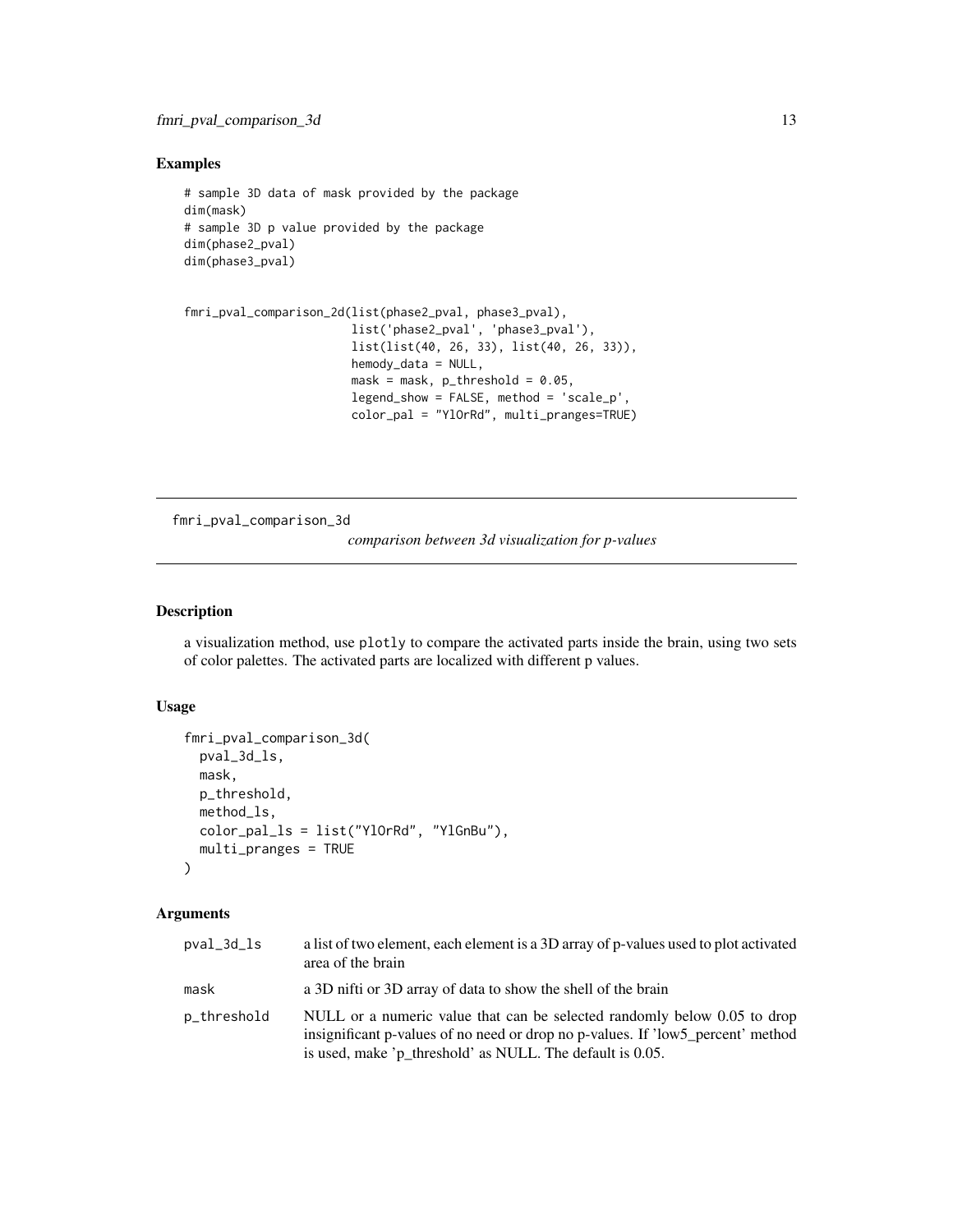<span id="page-13-0"></span>

| a string that represents method for the plot. There are 2 options: 'scale_p' and                                                                                                                                          |
|---------------------------------------------------------------------------------------------------------------------------------------------------------------------------------------------------------------------------|
| 'low5_percent'. The default is 'scale_p'. 'scale_p' is to draw the plot with fixed                                                                                                                                        |
| color scale for fixed range of p value; 'low5_percent' is to draw the plot for the                                                                                                                                        |
| smallest 5 percent of p value when all the p values are not significant                                                                                                                                                   |
| a list of two element. Each element is the name of the color palettes provided<br>by RColorBrewer. The default is list('YlOrRd', 'YlGnBu').                                                                               |
| an option under 'scale_p' method to decide whether there are at most 9 colors in<br>the legend for the ranges of p value, or at most 4 colors. The default is TRUE,<br>choosing the larger number of colors for the plot. |
|                                                                                                                                                                                                                           |

### Details

The function fmri\_pval\_comparison\_3d is used to visualize and compare the 3D plots of the activated parts in one brain shell. The activated parts are plotted based on p-values provided. Note that this comparison can only be made when the masks of the two p values are the same. When providing input of two set of the 3D array of p-values, corresponding p threshold for each p value data, and the method to draw the plot, the plot will be generated with one brain shell and two groups of activated parts in two sets of color palettes. The size and color of the scatter points represent different stimulated levels of the activated parts.

#### Value

a plot drawn by plotly

# Author(s)

SOCR team <<http://socr.umich.edu/people/>>

### Examples

```
# sample 3D data of mask provided by the package
dim(mask)
# sample 3D p value provided by the package
dim(phase2_pval)
dim(phase3_pval)
```

```
fmri_pval_comparison_3d(list(phase2_pval, phase3_pval), mask,
                      list(0.05, 0.05), list('scale_p', 'scale_p'), multi_pranges=FALSE)
```
fmri\_ROI\_phase1 *p-values on region of interest(ROI) of the brain*

## Description

This function takes a 4 dimensional real-valued fMRI data and calculates p-values for the ROIs individually to test whether the ROI is potentially activated. It is the first phase of a ROI 3-phase analysis and usually followed by second phase analysis fmri\_ROI\_phase2 .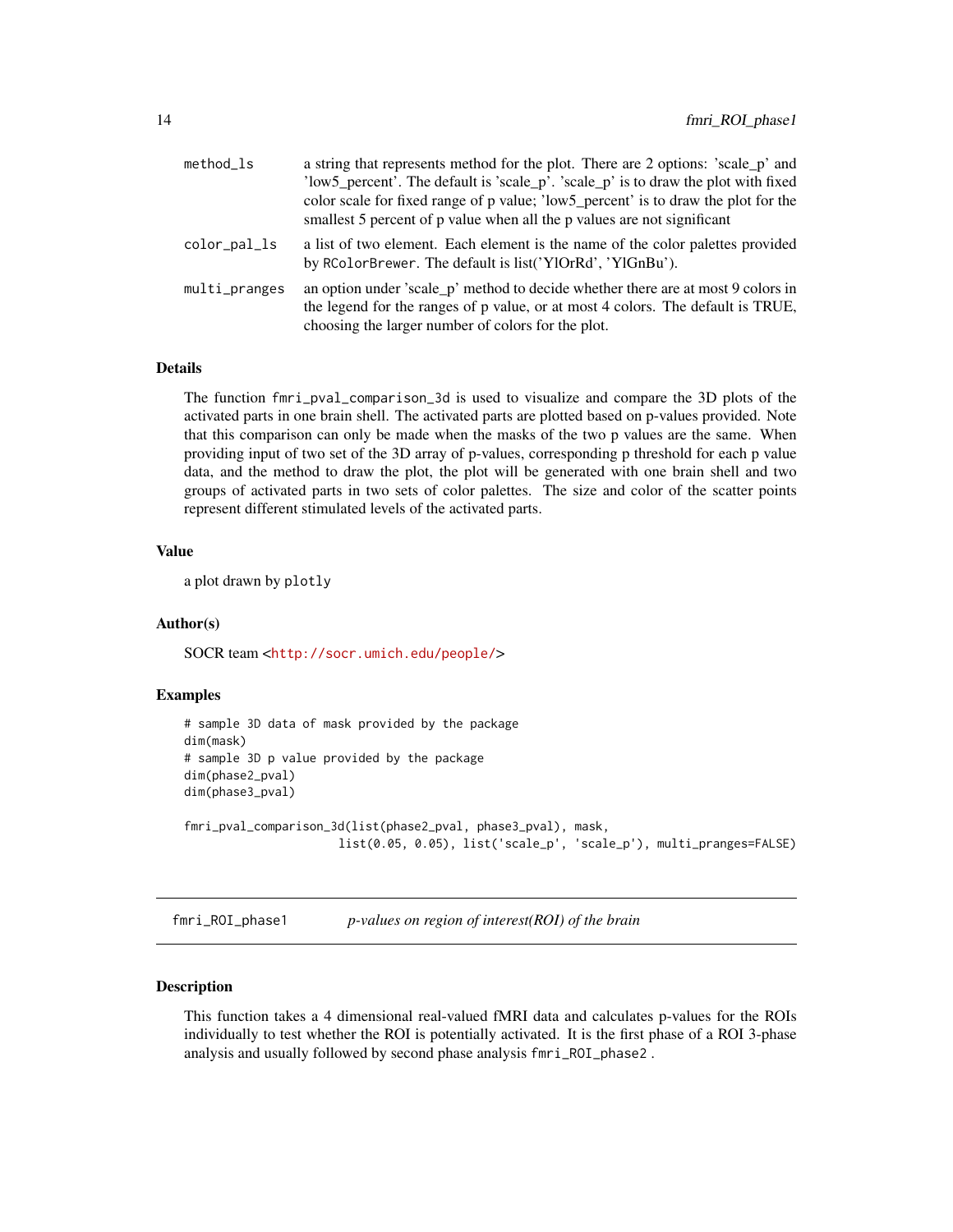fmri\_ROI\_phase1 15

#### Usage

```
fmri_ROI_phase1(
  fmridata,
  label_mask = NULL,
  label_dict = NULL,
  stimulus_idx = NULL,
  rest\_idx = NULL,p_{th}reshold = 0.05
)
```
# Arguments

| fmridata     | a 4d array which contains the spatial and temporal record of fmri data            |
|--------------|-----------------------------------------------------------------------------------|
| label_mask   | a 3D nifti or 3D array of data to indicates the corresponding indices of the ROIs |
| label_dict   | a data frame which contains the name of ROIs and their corresponding index        |
| stimulus_idx | a vector that specifies when motion happens                                       |
| rest_idx     | a vector that specifies when study participant does not move                      |
| p_threshold  | NULL or a numeric value that can be selected randomly below 0.05 to drop all      |
|              | p-values above the threshold.                                                     |

## Details

The function fmri\_ROI\_phase1 is used to calculate p-values of ROIs for a given real-valued fmridata. It first takes in the fmridata and corresponding mask. For a fixed region, the function will first compute Temporal Contrast-to-noise Ratio (tCNR) for each voxel in that region, which is the mean of 80 paired differences in intensity for "on" and "off" states divided by its standard deviation. Second, it will conduct t-test on all tCNRs of a fixed region to see there are significant changes for the ROI during the on and off period. Finally, it will use bonferroni correction to control significant level and select the ROIs with p-values under the significant level to enter next phase analysis.

#### Value

a list of two elements

- all ROI the test result for all ROIs
- sign\_ROI the test result for significant ROIs

# Author(s)

SOCR team <<http://socr.umich.edu/people/>>

#### Examples

```
fmri_generate = fmri_simulate_func(dim_data = c(64, 64, 40), mask = mask)
# p-values for phase 1
result = fmri_ROI_phase1(fmri_generate$fmri_data, mask_label,
```
mask\_dict, stimulus\_idx = fmri\_generate\$on\_time)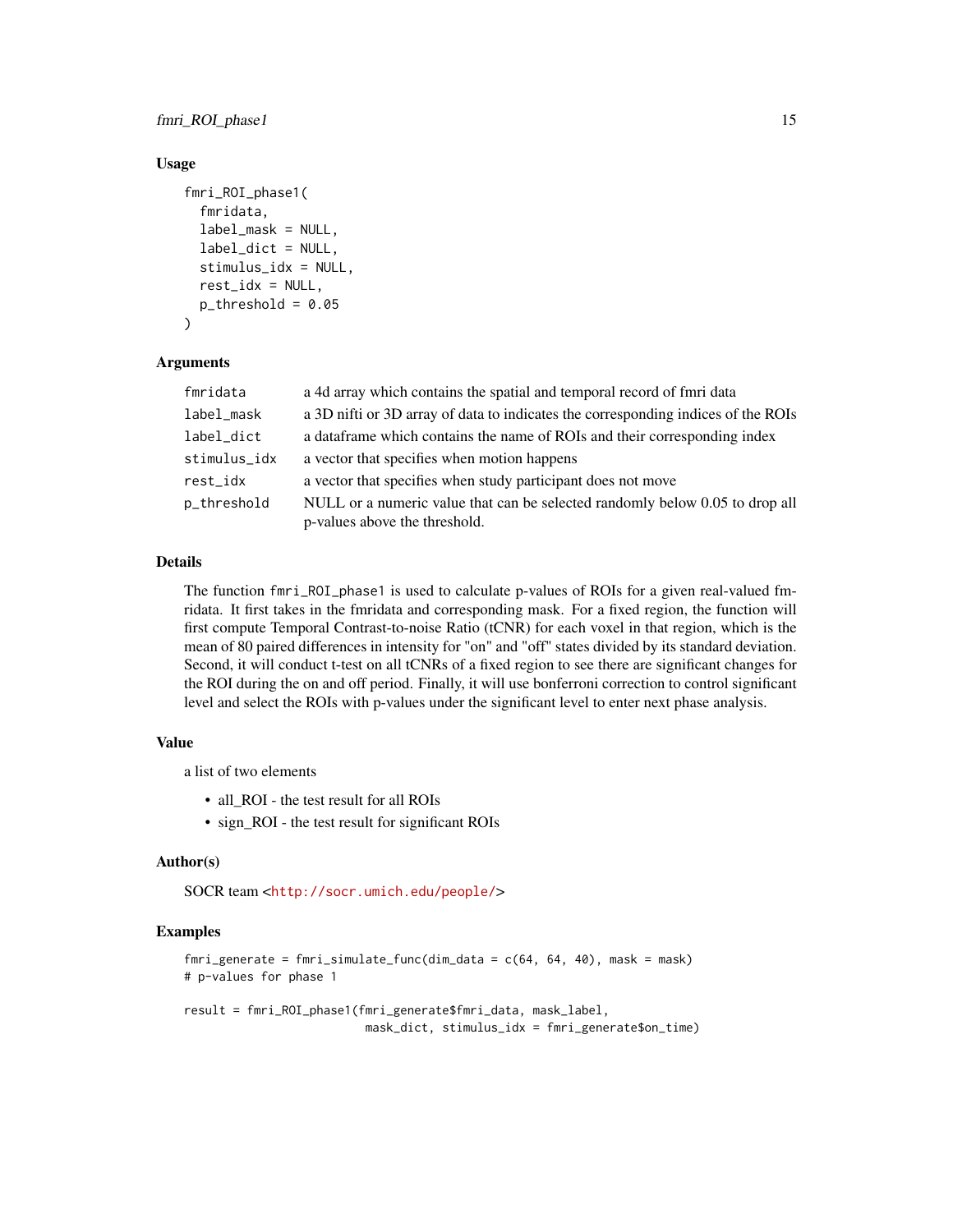This function takes a 4d fMRI data and detects locations where stimulus occurs on each region of interest(ROI) of the brain using MultiwayRegression. This function could be used as an intermediate step of a three-phase analytics protocol to detect motor areas. The functions to implement this three-phase protocol in a consecutive order is fmri\_ROI\_phase2, fmri\_ROI\_phase3 and fmri\_post\_hoc respectively.

#### Usage

```
fmri_ROI_phase2(
  fmridata,
  label_mask,
  label_dict,
  stimulus_idx,
  stimulus_dur,
  fmri.design_order = 2,
  fmri.stimulus_TR = 3,
  rrr_rank = 3,
 method = "t_test",parallel_computing = FALSE,
  ncor = max(detectCores() - 2, 1))
```
# Arguments

| fmridata          | a 4d array which contains the spatial and temporal record of fmri result.                                                                                                                                            |  |
|-------------------|----------------------------------------------------------------------------------------------------------------------------------------------------------------------------------------------------------------------|--|
| label_mask        | a 3d nifti or 3d array of data that shows the labeled brain atlas.                                                                                                                                                   |  |
| label_dict        | a data frame or array or matrix to specify the indices and corresponding names<br>of the ROI. The input of this parameter could take one of the list outputs of the<br>fmri_ROI_phase2 function as a following step. |  |
| stimulus_idx      | a vector of the start time points of the time period when the fMRI data receives<br>stimulation.                                                                                                                     |  |
| stimulus_dur      | a vector of the time period when the fMRI data receives stimulation.                                                                                                                                                 |  |
| fmri.design_order |                                                                                                                                                                                                                      |  |
|                   | a parameter to specify the order of the polynomial drift terms in fmri.design<br>function.                                                                                                                           |  |
| fmri.stimulus_TR  |                                                                                                                                                                                                                      |  |
|                   | a parameter to specify the time between scans in seconds in fmri.stimulus<br>function.                                                                                                                               |  |
| $rrr$ _ $rank$    | a parameter to specify the assumed rank of the coefficient array in $rrr$ function.                                                                                                                                  |  |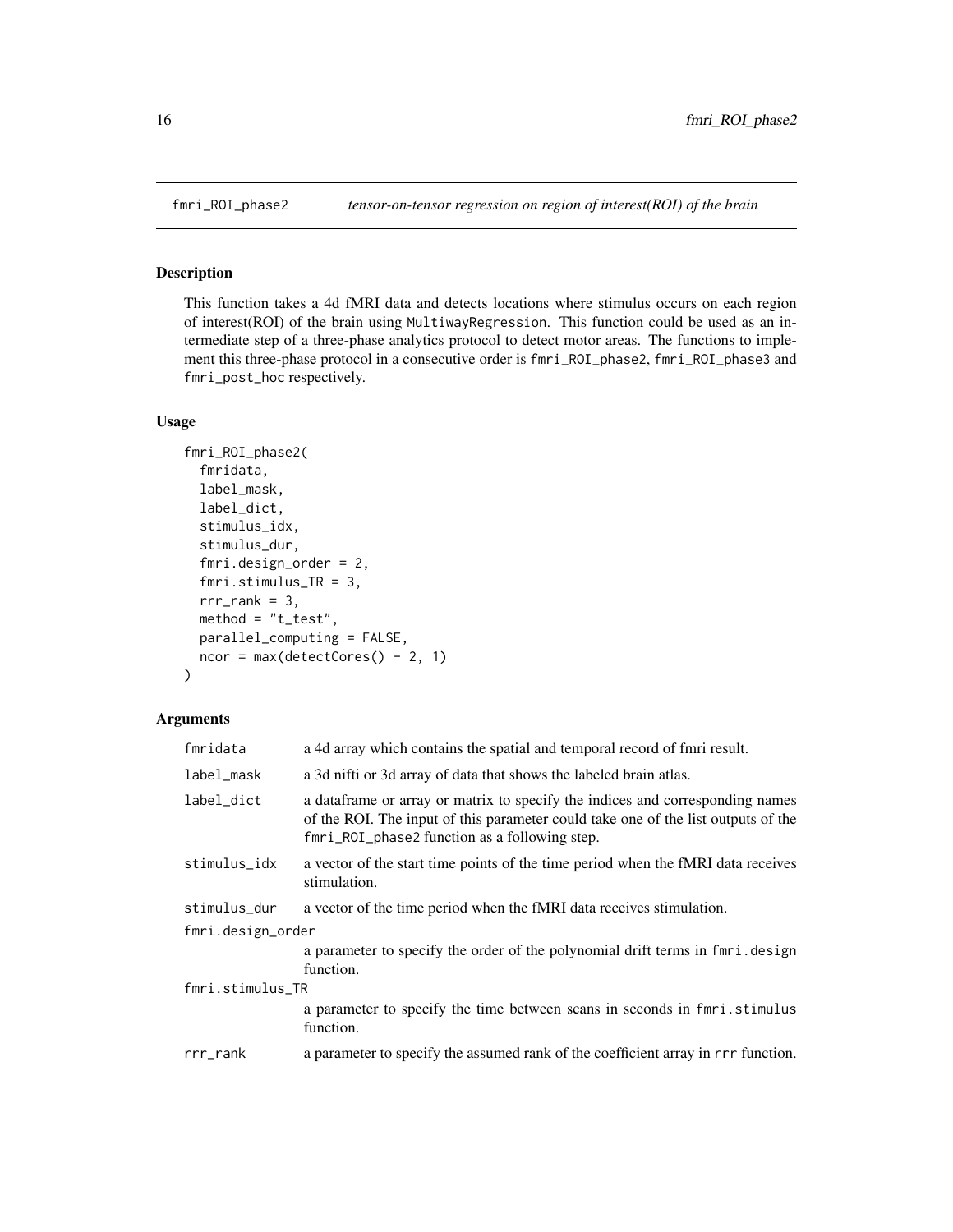| method             | a string that represents method for calculating p-values from tensor-on-tensor<br>regression coefficients. There are 2 options: 't_test' and 'corrected_t_test'. The |  |
|--------------------|----------------------------------------------------------------------------------------------------------------------------------------------------------------------|--|
|                    | default is 't_test'. 't_test' is to calculate the test statistics 't-value' across all                                                                               |  |
|                    | voxels in the bounding box of ROI; 'corrected_t_test' is to calculate the test                                                                                       |  |
|                    | statistics 't-value' by first across each voxel on a temporal basis, and then across                                                                                 |  |
|                    | all voxels in the bounding box of ROI.                                                                                                                               |  |
| parallel_computing |                                                                                                                                                                      |  |
|                    | a logical parameter to determine whether to use parallel computing to speed up<br>the function or not. The default is FALSE.                                         |  |
| ncor               | number of cores for parallel computing. The default is the number of cores of<br>the computer minus 2.                                                               |  |

#### Details

The function fmri\_ROI\_phase2 is used to detect locations where stimulus occurs by calculating the p-values of the ROI-based tensor-on-tensor regression. Two methods can be chosen to calculate the p-values from the regression coefficients.

# Value

a 3d array storing ROI-based tensor regression p-values for the 4d fMRI data

#### Author(s)

SOCR team <<http://socr.umich.edu/people/>>

```
# sample 3D data of labeled brain atlas provided by the package
# this example will use parallel computing and take about ten minutes to finish
dim(mask_label)
# sample dataframe of ROI-based indices and names provided by the package
dim(mask_dict)
# sample 3D data of mask provided by the package
dim(mask)
# calculated p-values
set.seed(1)
fmri_generate = fmri_simulate_func(dim_data = c(64, 64, 40), mask = mask)
fmridata = fmri_generate$fmri_data
stimulus_idx = fmri_generate$ons
stimulus_dur = fmri_generate$dur
# the function will may take a long time, see examples in demo function or vignettes
```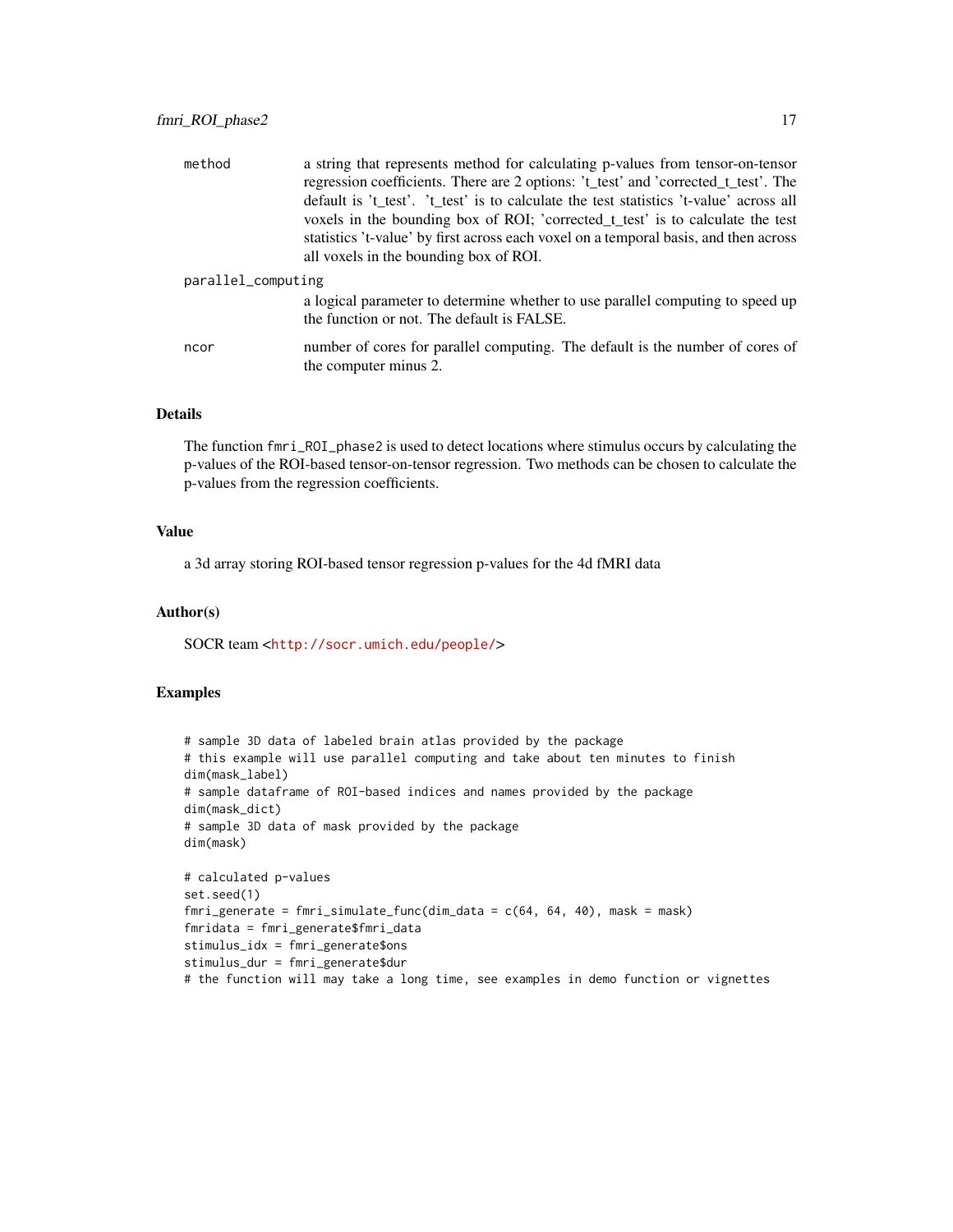<span id="page-17-0"></span>a real-valued fMRI data simulation function, used to simply generate a 3D fMRI data associated with brain area with activated parts inside.

#### Usage

```
fmri_simulate_func(
  dim_data,
 mask = NULL,ons = c(1, 21, 41, 61, 81, 101, 121, 141),
  dur = c(10, 10, 10, 10, 10, 10, 10, 10)
)
```
#### Arguments

| dim_data | a vector of length 3 to identify the dimension of fMRI data user wants to simulate                                                                                                                                                                                                                      |
|----------|---------------------------------------------------------------------------------------------------------------------------------------------------------------------------------------------------------------------------------------------------------------------------------------------------------|
| mask     | a 3D array of 1's and 0's or NULL. To specify the area inside the brain shell.<br>One may use the mask data provided by this package, or generate a 3D array of<br>1's and 0's of the same dimension with the fMRI data to be generated. If NULL,<br>then the function would generate a 3D sphere mask. |
| ons      | a vector of the start time points of the time period when the fMRI data receives<br>stimulation                                                                                                                                                                                                         |
| dur      | a vector of the time period when the fMRI data receives stimulation                                                                                                                                                                                                                                     |

#### Details

The function fmri\_simulate\_func is used to simulate fMRI data with specified dimension and total time points. The fMRI data can be brain-shaped by using the mask data provided in our package, if the dimension fits the same as our data  $(c(64, 64, 40))$ . Otherwise, the function will generate a 3D sphere data with multiple activated part inside. The activated parts can be detected based on the p values.

# Value

an array with the specified dimension

a list of four elements

- fmri\_data the fMRI data generated by the function as specialized values.
- mask mask of the fMRI data.
- ons a vector of the start time points of the time period when the fMRI data receives stimulation.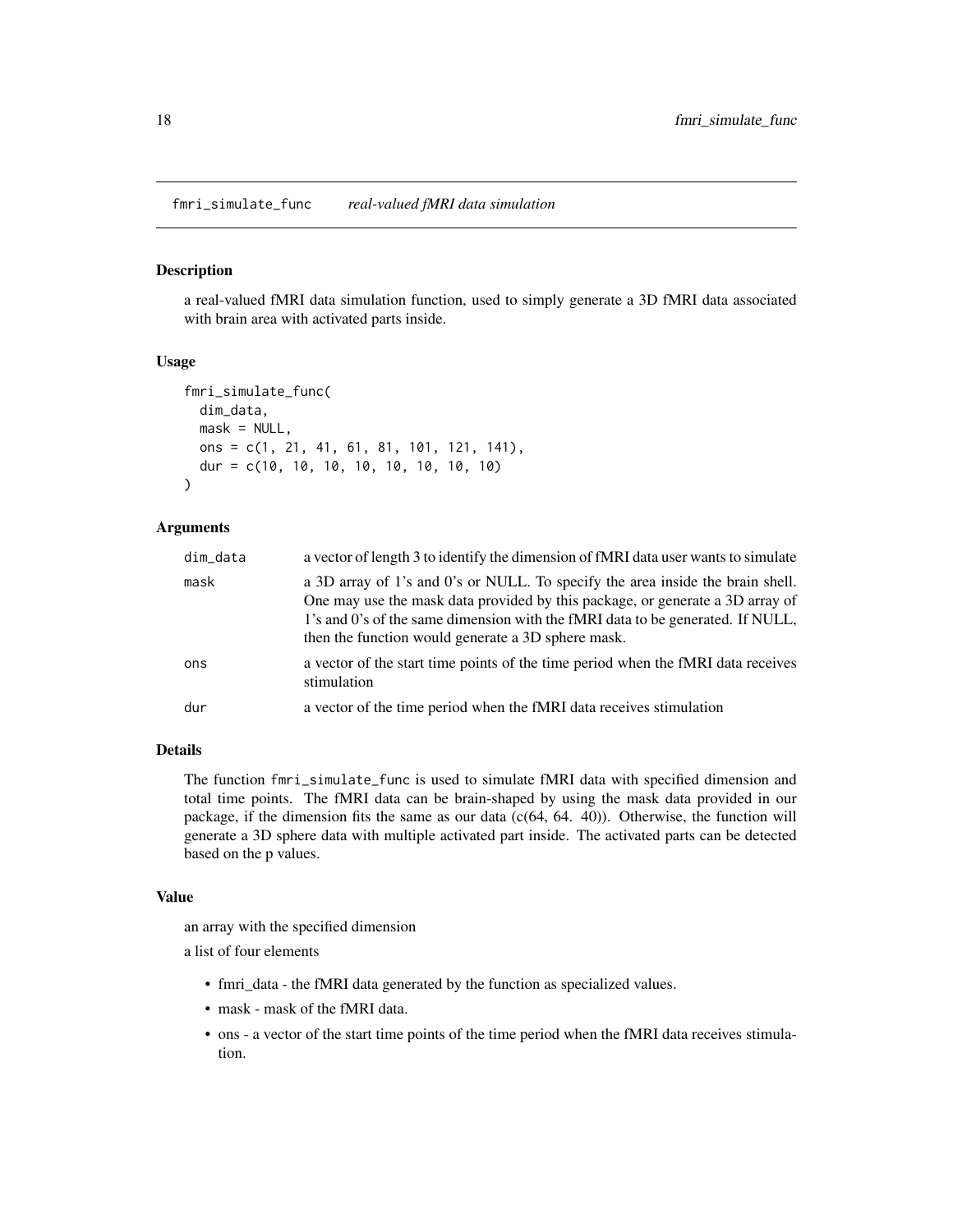- <span id="page-18-0"></span>• dur - a vector of the time period when the fMRI data receives stimulation. Notice that the length of ons is equal to the length of dur, and all the time period when the data does not receive the simulations have the same duration as its former 'on' time period.
- on\_time a vector that specifies when motion happens.

#### Author(s)

SOCR team <<http://socr.umich.edu/people/>>

#### Examples

# sample 3D data of mask provided by the package dim(mask)

```
# the input dimension is the dimension we want for our simulated fMRI data
fmri_generate = fmri_simulate_func(dim_data = c(64, 64, 40), mask = mask,
                                   ons = c(1, 21, 41, 61, 81, 101, 121, 141),
                                   dur = c(10, 10, 10, 10, 10, 10, 10, 10))
```
fmri\_stimulus\_detect *fMRI data stimulus detection*

#### Description

This function takes a real/complex valued fMRI data and detects locations where stimulus occurs

# Usage

```
fmri_stimulus_detect(
  fmridata,
 mask = NULL,stimulus_idx = NULL,
  rest_idex = NULL,
 method,
  fdr_corr = NULL,
  spatial_cluster.thr = NULL,
  spatial_cluster.size = NULL,
  ons = NULL,
  dur = NULL)
```
#### Arguments

| fmridata | an array or a vector which contains the spatial and/or temporal record of fMRI<br>result |
|----------|------------------------------------------------------------------------------------------|
| mask     | a 3d array indicating the spatial location of the brain                                  |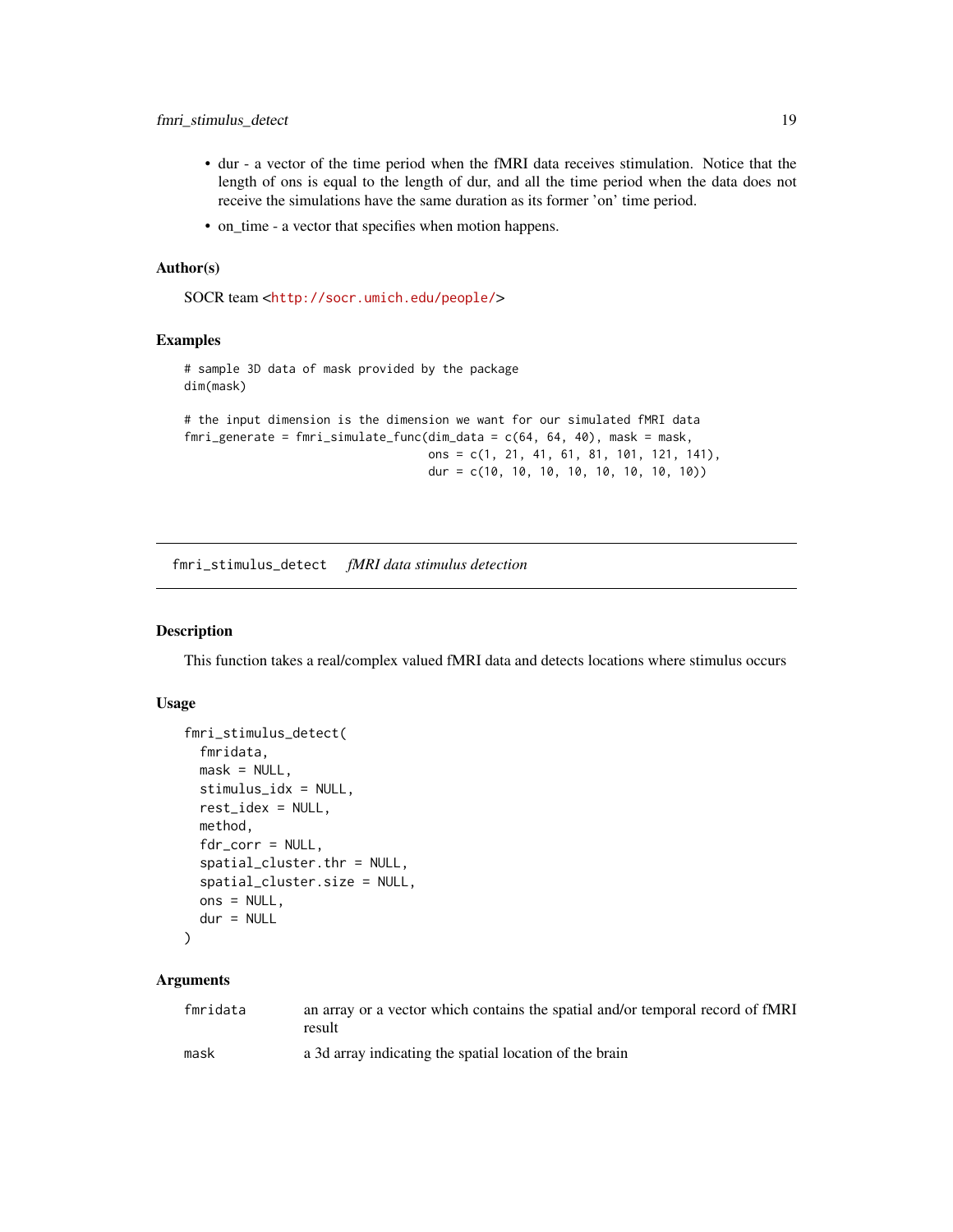| stimulus_idx         | a vector that specifies when motion happens                                                                                                                                                                                                                                                                                      |
|----------------------|----------------------------------------------------------------------------------------------------------------------------------------------------------------------------------------------------------------------------------------------------------------------------------------------------------------------------------|
| rest_idex            | a vector that specifies when study participant does not move                                                                                                                                                                                                                                                                     |
| method               | a string that indicates which testing method is to be used. There are 5 options:<br>'HotellingT2', 'Wilks-Lambda' and 'gLRT'(likelihood ratio test) for complex<br>fMRI data and 't-test', 'wilcoxon-test' for real fMRI data. For 4D real-valued<br>fMRI data, two more options: 'on_off_diff' and 'HRF' method can be applied. |
| fdr_corr             | a logical variable. True if FDR correction is to be applied                                                                                                                                                                                                                                                                      |
| spatial_cluster.thr  |                                                                                                                                                                                                                                                                                                                                  |
|                      | threshold p-value to be used for spatial clustering                                                                                                                                                                                                                                                                              |
| spatial_cluster.size |                                                                                                                                                                                                                                                                                                                                  |
|                      | number of spatially connected voxels to be tested for spatial clustering                                                                                                                                                                                                                                                         |
| ons                  | a vector with the first time points of the time periods when the fMRI data re-<br>ceives stimulation. The default is NULL. Need to specify when choose the<br>method 'gLRT' or 'HRF'.                                                                                                                                            |
| dur                  | a vector of the time length of each stimulated period. The default is NULL.<br>Need to specify when choose the method 'gLRT' or 'HRF'.                                                                                                                                                                                           |

# Details

The function fmri\_stimulus\_detect is used to conduct motor area detection. It first takes in a real or complex valued fMRI data, and then users can choose to use various methods to find the spatial regions where motor area is located inside the brain. User can either input the 4d fMRI data and get a 3d array storing p-values or input the fMRI data with smaller dimension (e.g. fix the x,y axis) and get a vector storing p-values. Besides, one can use this function to just calculate raw p-values, and we also provide options so that users can do FDR correction and spatial clustering to get a more accurate result.

#### Value

If input fMRI data is 4d, return a 3d array storing p-values for the 4d fMRI data. If input fMRI data is less than 4d, return a vector storing p-values for the fMRI data.

#### Author(s)

SOCR team <<http://socr.umich.edu/people/>>

```
fmri_generate = fmri_simulate_func(dim_data = c(64, 64, 40), mask = mask)
fmridata = fmri_generate$fmri_data
stimulus_idx = fmri_generate$on_time
ons = fmri_generate$ons
dur = fmri_generate$dur
```

```
# p-values using t-test for 4d fMRI data
p_value1 = fmri_stimulus_detect(fmridata = fmridata, mask = mask,
                               stimulus_idx = stimulus_idx,
```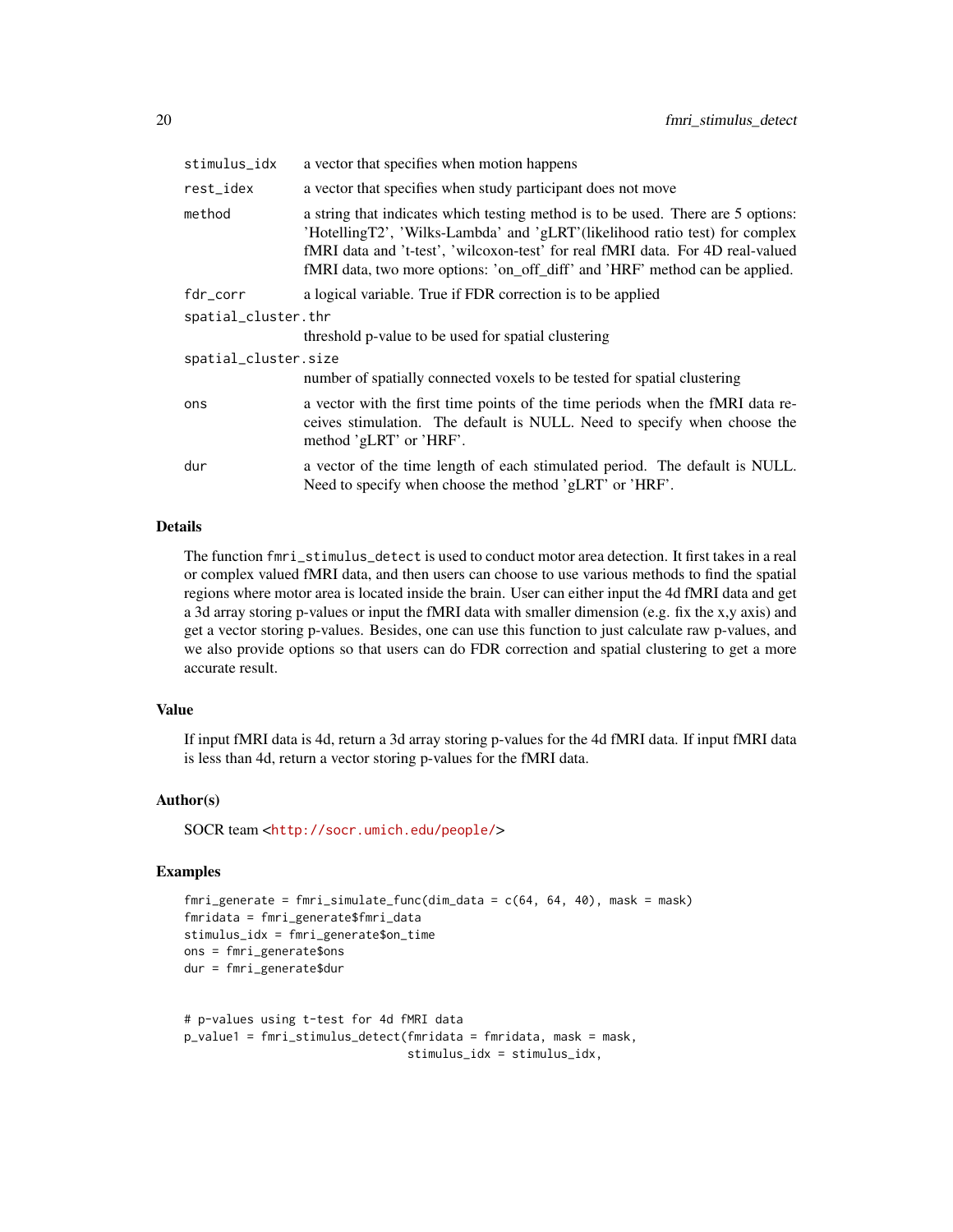```
method = 't-test')dim(fmridata)
dim(p_value1)
# p-values using t-test for 2d fMRI data
p_value2 = fmri_stimulus_detect(fmridata = fmridata[40,41,,], mask = mask,
                                stimulus_idx = stimulus_idx,
                                method = 't-test')
dim(fmridata[40,41,,])
dim(p_value2)
```

| fmri_time_series | visualization of the fMRI data (real, imaginary, magnitude, and phase |  |
|------------------|-----------------------------------------------------------------------|--|
|                  | parts) in time series                                                 |  |

a visualization method, use plotly to draw the fMRI data in time series

#### Usage

```
fmri_time_series(fmridata, voxel_location, is.4d = TRUE, ref = NULL)
```
# Arguments

| fmridata | a 4d array which contains the spatial and temporal record of fMRI result or a<br>single complex valued vector                 |
|----------|-------------------------------------------------------------------------------------------------------------------------------|
|          | voxel_location a 3d array indicating the spatial location of the brain. If is 4d is false, set the<br>voxel location as NULL. |
| is.4d    | The default is TRUE. If change to false, input a vector instead of a 4d array.                                                |
| ref      | The default is NULL. User can input an outside extra reference plotly object<br>to include in the final result.               |

#### Details

The function fmri\_time\_series is used to create four interactive time series graphs for the real, imaginary, magnitude, and phase parts for the fMRI spacetime data. User can choose to provide the 4d array of the fMRI spacetime image and the voxel\_location or a single complex valued vector, then four interactive time series graphs will be shown. Besides, the reference plotly object can be added to the final result.

#### Value

an interactive time series graph object created by plotly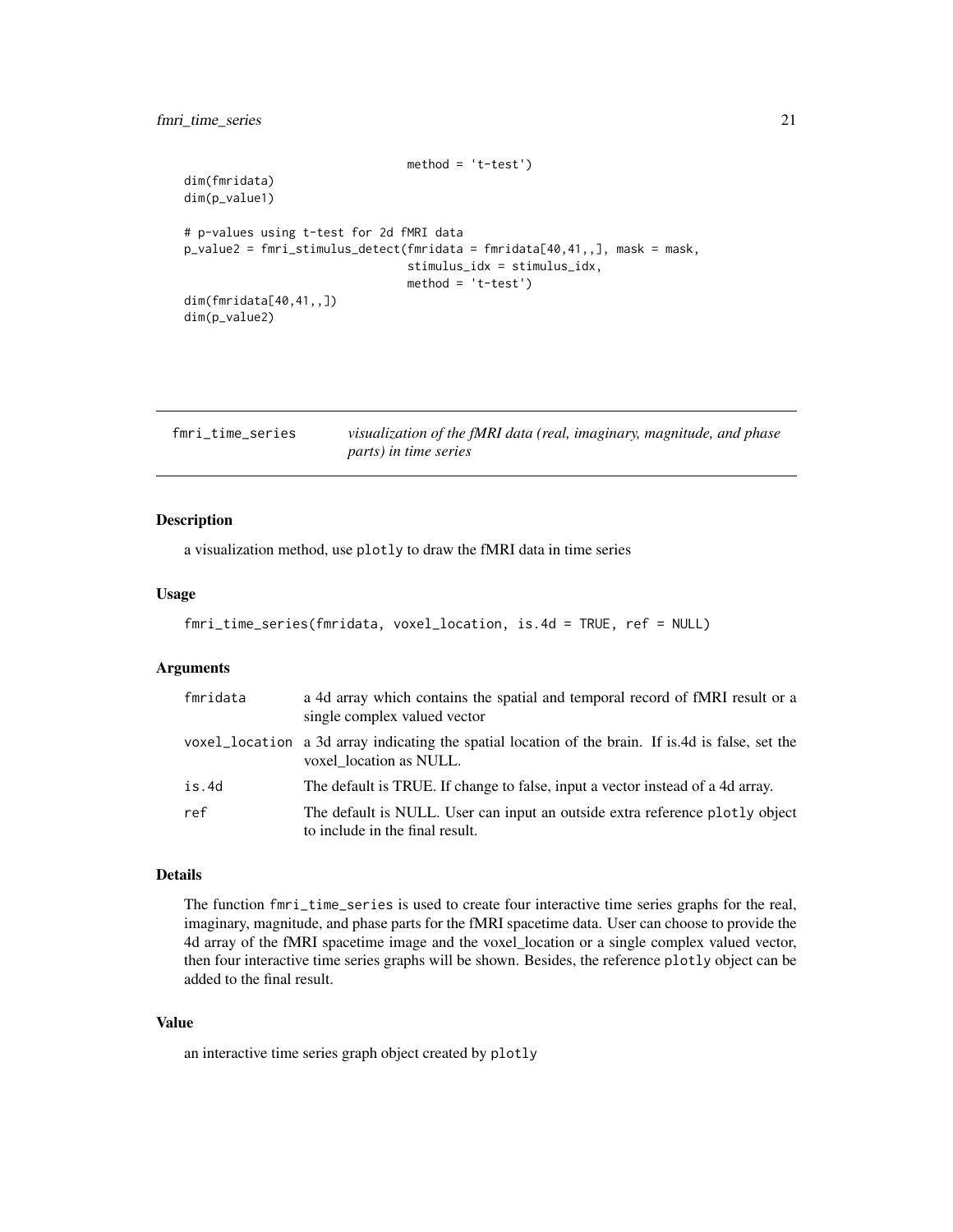#### <span id="page-21-0"></span>Author(s)

SOCR team <<http://socr.umich.edu/people/>>

#### Examples

```
# load sample time-series data of one voxel in the brain provided by the package
sample_voxel = sample[[5]]
reference\_plot = sample[[4]]fmri_time_series(sample_voxel, voxel_location = NULL, is.4d = FALSE, ref = reference_plot)
```
fmri\_ts\_forecast *forecast the fMRI data based on the time series*

# Description

a function to forecast the fMRI data based on the time series

# Usage

```
fmri_ts_forecast(fmridata, voxel_location, cut = 10)
```
# Arguments

| fmridata | a 4D array contains information for the fMRI spacetime image. The data should |
|----------|-------------------------------------------------------------------------------|
|          | only contain the magnitude for the fMRI image.                                |
|          | voxel_location a 3d array indicating the voxel location of the brain          |
| cut      | breaking point of the time-series data. The default is 10.                    |

#### Details

The function fmri\_ts\_forecast is used to forecast with time series. It will fit the best ARIMA model to univariate time series from the input fMRI data.

# Value

a figure forecasting the fMRI voxel with time series

# Author(s)

SOCR team <<http://socr.umich.edu/people/>>

```
require('AnalyzeFMRI')
fmri_generate = fmri_simulate_func(dim_data = c(64, 64, 40), mask = mask)
```

```
smoothmod <- AnalyzeFMRI::GaussSmoothArray(fmri_generate$fmri_data, sigma = diag(3,3))
fmri_ts_forecast(smoothmod,c(41,44,33))
```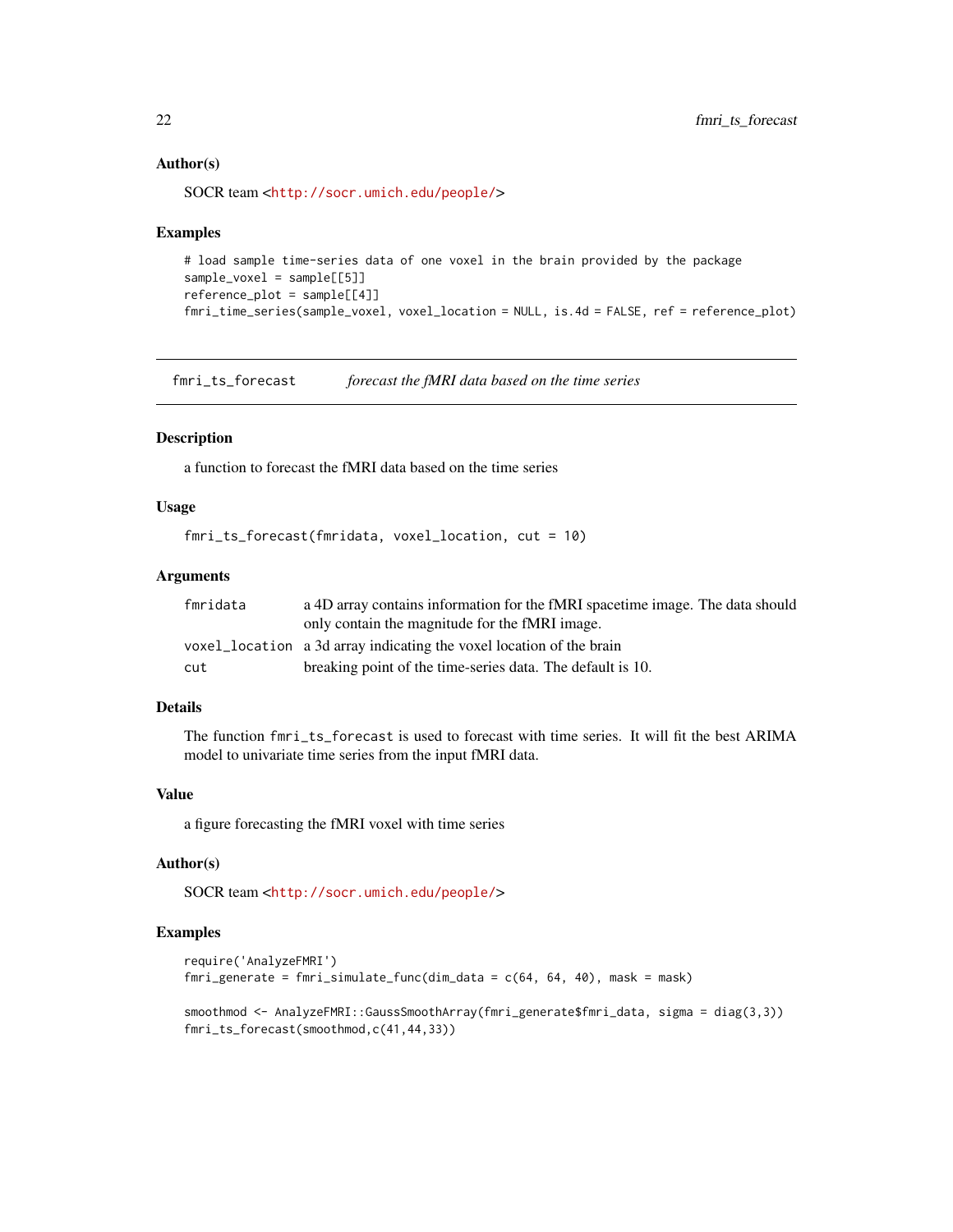<span id="page-22-0"></span>a function that numerically computes the inverse of Laplace Transform

# Usage

```
ILT(
  FUNCT,
  t,
 nterms = 31L,
 m = 1,
  gamma = 0.5,
  fail\_val = complex(0),
  msg = TRUE\mathcal{L}
```
# Arguments

| <b>FUNCT</b> | function object $F(z)$ , typically a Laplace Transform of a function $f(t)$                                                                                                                              |
|--------------|----------------------------------------------------------------------------------------------------------------------------------------------------------------------------------------------------------|
| t            | time domain value to evaluate the $ILT(F)(t)$                                                                                                                                                            |
| nterms       | number of terms to use in the numerical inversion (odd number). The default is<br>31L.                                                                                                                   |
| m            | width of the contour path in C; too small values may lead to singularities on<br>the negative x-axis; too large valued may lead to numerical instability for large<br>positive x-axis. The default is 1. |
| gamma        | value on the positive x-axis for the vertical line representing the contour. The<br>default is $0.5$                                                                                                     |
| fail_val     | value to return in event of failure to converge                                                                                                                                                          |
| msg          | Boolean to show/hide warnings. The default is TRUE.                                                                                                                                                      |
|              |                                                                                                                                                                                                          |

# Details

This function first uses full optimum contour path to do inverse Laplace Transform. However, if this method fails, the function will automatically change to the method of using Bromwich contour path to do inverse Laplace Transform

# Value

a real value computed from inverse Laplace Transform

# Author(s)

SOCR team <<http://socr.umich.edu/people/>>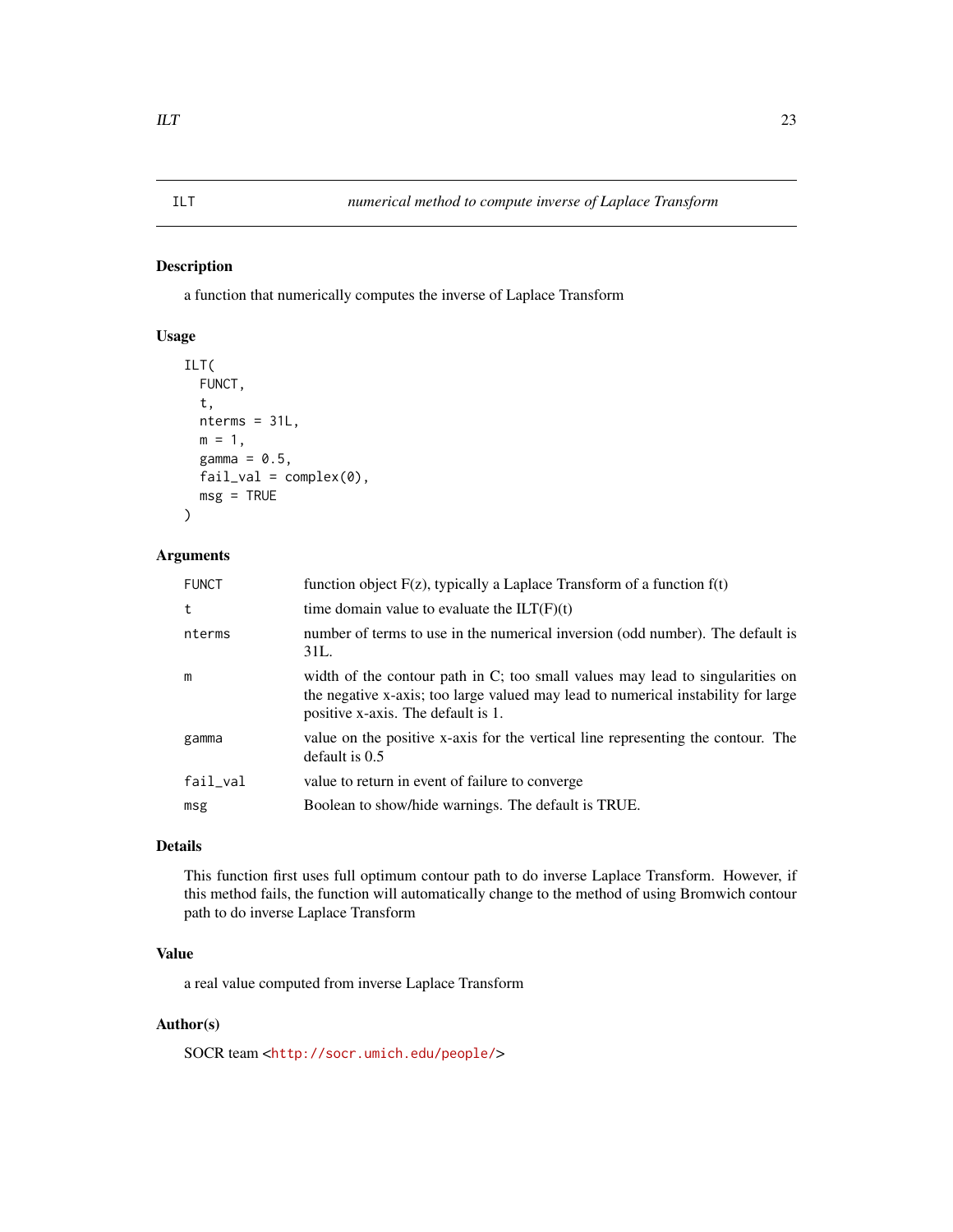#### Examples

```
# analytic form of Laplace transform of f(t) = tF = function(z) { 1/(z^2) }# do inverse Laplace transform on t = 0.2
ILT(F, t = 0.2)
# the result is equal to t = 0.2
```
inv\_kimesurface\_transform

*inverse kimesurface transform on a function in different periodic ranges*

#### Description

This function applies the inverse kimesurface transform to convert a kimesurface-transformed function back to get the original 1D function in [0, 2\*pi] or other similar periodic time range.

#### Usage

```
inv_kimesurface_transform(
  time_points,
  array_2d,
 num_length = 20,
 m = 1,
 msg = TRUE
\lambda
```
# Arguments

| time_points | a sequence of points in $[0, 2^*p$ i or other periodic range                                                                                                                                             |
|-------------|----------------------------------------------------------------------------------------------------------------------------------------------------------------------------------------------------------|
| arrav_2d    | 2D array, got from the kimesurface transform                                                                                                                                                             |
| num_length  | integer, interpolate $f(t)$ to num_length samples in $[0:2*pi]$ to extend the plot                                                                                                                       |
| m           | width of the contour path in C; too small values may lead to singularities on<br>the negative x-axis; too large valued may lead to numerical instability for large<br>positive x-axis. The default is 1. |
| msg         | Boolean to show/hide warnings. The default is TRUE.                                                                                                                                                      |

# Value

a list of two elements

- Smooth\_Reconstruction the smoothed data computed from inverse kimesurface transform, with the same length of time\_points
- Raw\_Reconstruction the original unsmoothed data computed from inverse kimesurface transform, with the same length of time\_points

<span id="page-23-0"></span>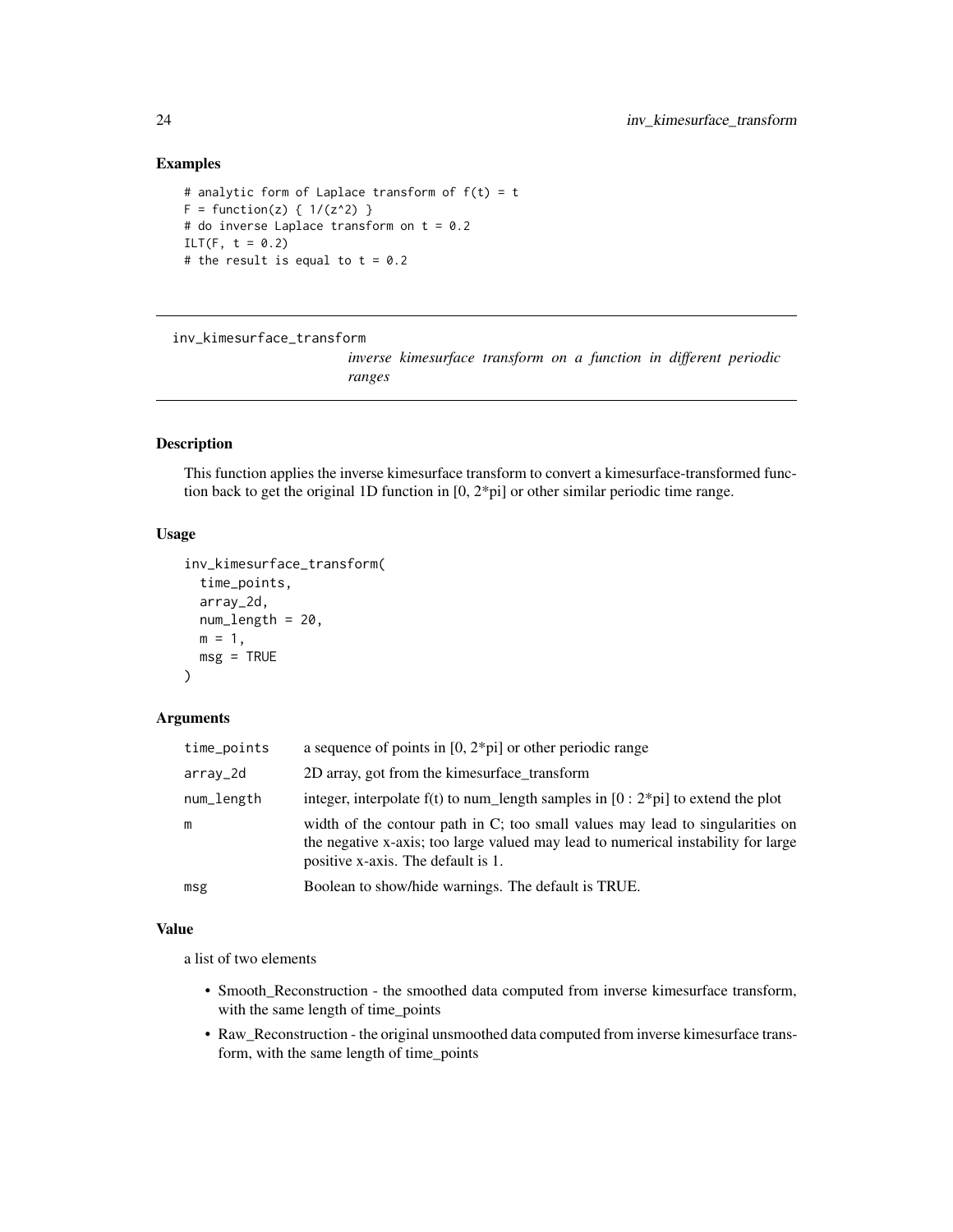#### <span id="page-24-0"></span>Author(s)

SOCR team <<http://socr.umich.edu/people/>>

#### Examples

```
require(reshape2)
require(ggplot2)
# drop the first row and first column because of divergence on Laplace Transform
x = seq(0, 2, length.out=50)[2:50]; y = seq(0, 2, length.out=50)[2:50];# do kimesurface transform on sine function
z2\_grid = kimesurface\_transform(FUNC = function(t) { sin(t) } ,real_x = x, img_y = y)
time_points = seq(0+0.001, 2*pi, length.out = 160)inv_data = inv_kimesurface_transform(time_points, z2_grid)
time_Intensities_ILT_df2 <- as.data.frame(cbind(Re=scale(Re(inv_data$Smooth_Reconstruction)),
                                              Im=scale(Re(inv_data$Raw_Reconstruction)),
                                                fMRI=scale(Re(sin(time_points))),
                                                time_points=time_points))
colnames(time_Intensities_ILT_df2) = c("Smooth Reconstruction",
                                       "Raw Reconstruction",
                                       "Original sin()",
                                       "time_points")
df = reshape2::melt(time_Intensities_ILT_df2, id.var = "time_points")
ggplot(df, aes(x = time\_points, y = value, colour = variable)) +geom_line(linetype=1, lwd=3) +
      ylab("Function Intensity") + xlab("Time") +
      theme(legend.position="top")+
      labs(title= bquote("Comparison between" ~ "f(t)=sin(t)" ~ "
      and Smooth(ILT(LT(fMRI)))(t); Range [" ~ 0 ~":"~ 2*pi~"]"))
```
kimesurface\_transform *kimesurface transform on a function with a specified set of complex values*

#### **Description**

a function applies the kimesurface transform on a function with a specified set of complex values

# Usage

```
kimesurface_transform(
  FUNCT,
  glb_para,
  real_x,
  img_y,
  parallel_computing = FALSE,
```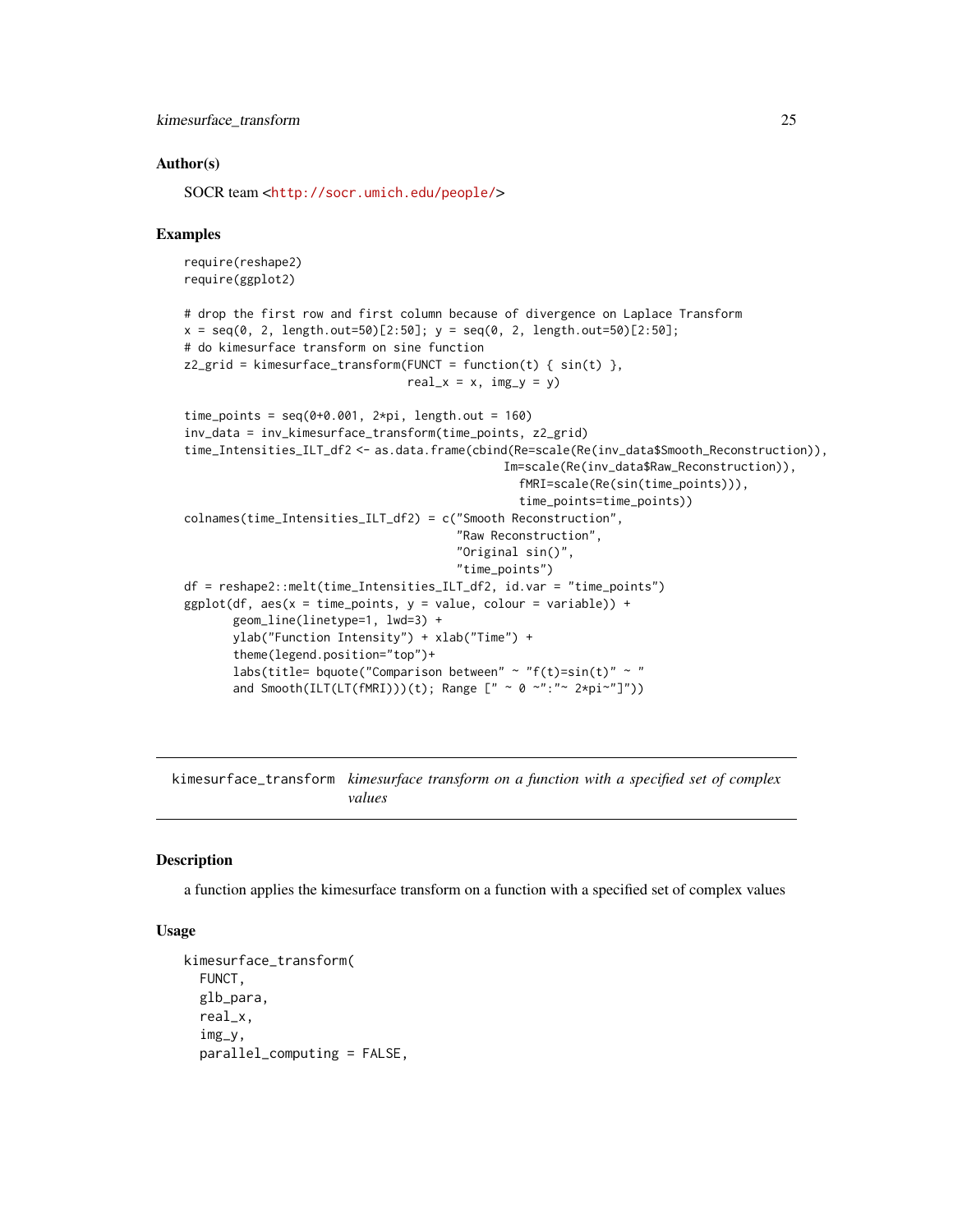$ncor = 6$  $\lambda$ 

#### Arguments

| <b>FUNCT</b>       | function object f(t) to conduct kimesurface transform on                                                                |  |
|--------------------|-------------------------------------------------------------------------------------------------------------------------|--|
| glb_para           | a vector of global objections that needed to be imported when using parallel<br>computing                               |  |
| $real_x$           | a list of numeric values, which is the real part of a set of complex values                                             |  |
| $img_y$            | a list of numeric values, which is the imaginary part of the set of complex values<br>stated above                      |  |
| parallel_computing |                                                                                                                         |  |
|                    | logical object to determine whether to use parallel computing to speed up the<br>function or not. The default is FALSE. |  |
| ncor               | number of cores for parallel computing. The default is 6.                                                               |  |

# Details

This function applies the kimesurface transform on a 1D function f(t), to have it converted to a 2D function. The input is a set of complex values with the same number of real and imaginary parts. These two parts can specify a 2D plane of the same length and width. The new 2D function is defined on this 2D plane. It mainly does a Laplace Transform and modifies all the function values in a specific way to have them looks better in the plot.

## Value

a 2d array that did kimesurface transform for the set of complex value (the real and imaginary parts can construct a 2d plane)

#### Author(s)

SOCR team <<http://socr.umich.edu/people/>>

#### Examples

# drop the first row and first column because of divergence on Laplace Transform # do kimesurface transform on sine function

```
x = \text{seq}(0, 2, \text{length.out}=50)[2:50]; y = \text{seq}(0, 2, \text{length.out}=50)[2:50];
```

```
kimesurface_transform(FUNCT = function(t) {\sin(t)}, real_x = x, img_y = y);
```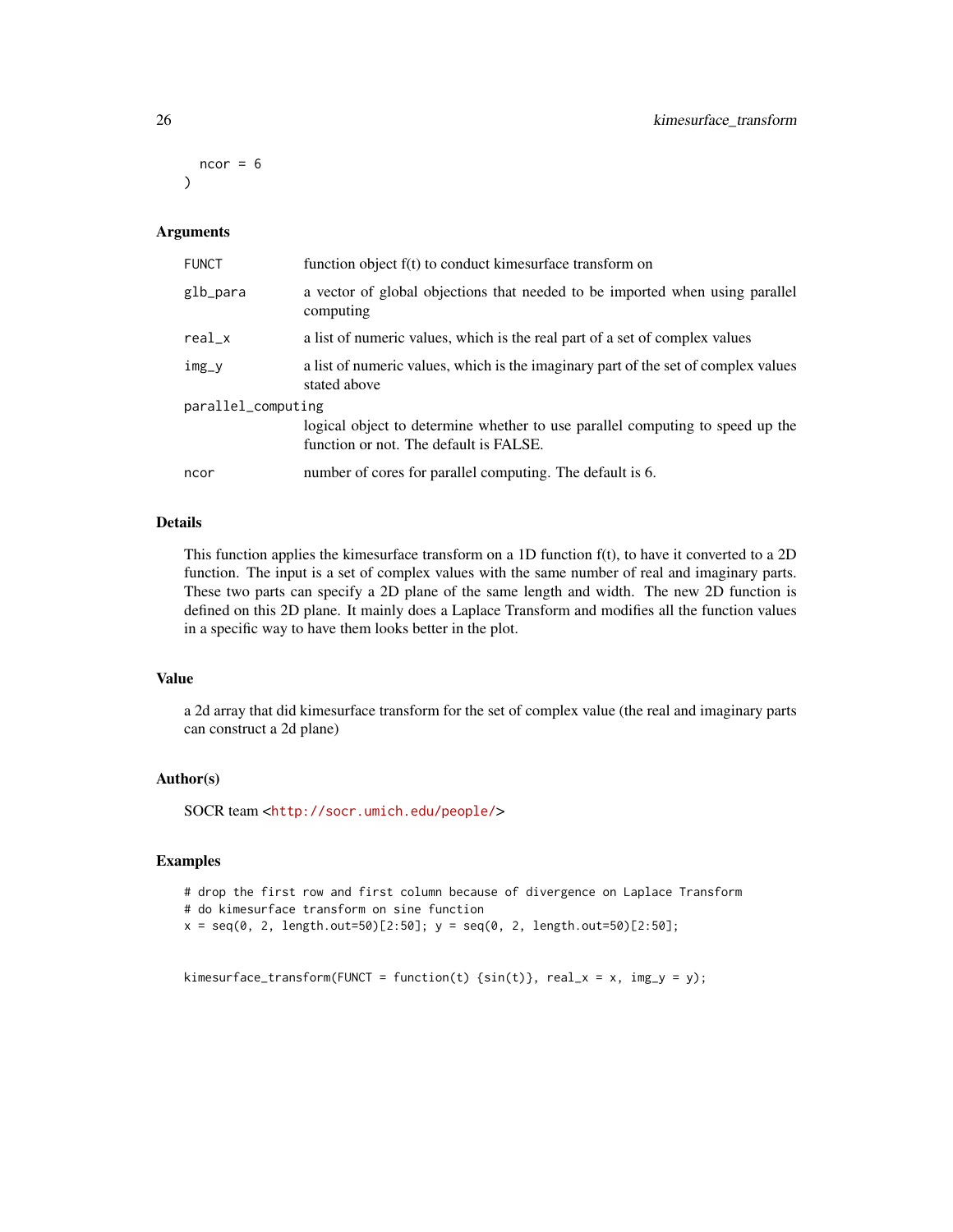<span id="page-26-0"></span>

a function that numerically computes the Laplace Transform

## Usage

LT(FUNCT, z)

# Arguments

| <b>FUNCT</b> | a function object f(t) conducting Laplace Transform           |
|--------------|---------------------------------------------------------------|
|              | a complex domain value used to evaluate the $F(z) = LT(f)(z)$ |

# Value

a complex value computed from Laplace Transform

# Author(s)

SOCR team <<http://socr.umich.edu/people/>>

# Examples

```
f = function(t) \{ t \}; z = 1+1i;
LT(f, z);
# compare with the result from analytic form of Laplace Transform of f(t) = t# analytic form is below
F = function (z) {1/z^2 }; F(z)# the two results are the same
```
mask *mask*

### Description

a 64\*64\*40 3D array representing brain mask

#### Usage

mask

# Format

a 3D array containing brain mask data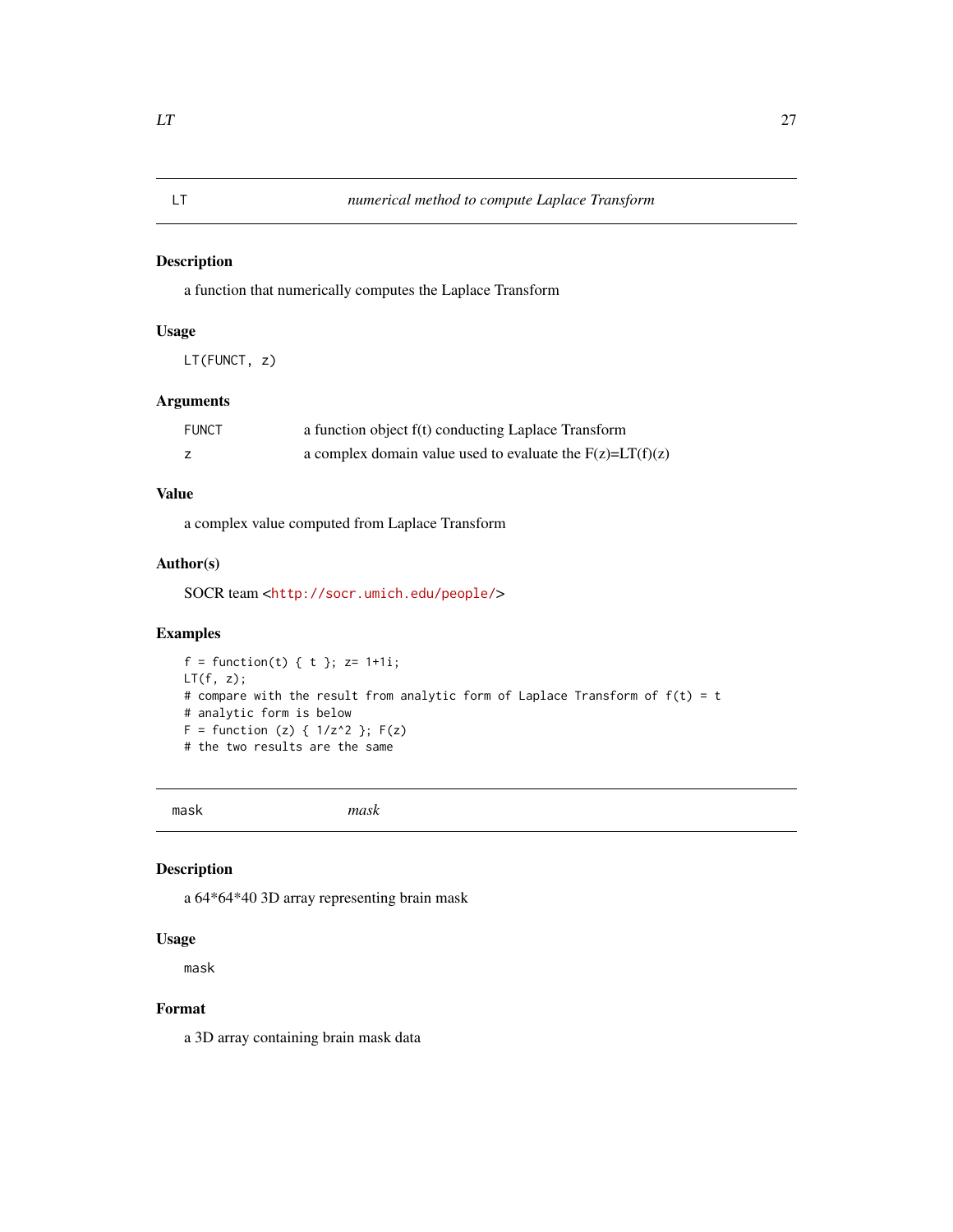<span id="page-27-0"></span>mask\_dict *mask\_dict*

#### Description

a data.frame containing the label index corresponding to its label name

#### Usage

mask\_dict

# Format

a data.frame containing the label index corresponding to its label name

|--|--|--|

# Description

a 64\*64\*40 3D array representing brain mask with labels

#### Usage

mask\_label

# Format

a 3D array containing brain mask data

phase1\_pval *phase1\_pval*

# Description

a 64\*64\*40 3D array containing a sample p values for the first phase of three-phase ROI analysis by function fmri\_ROI\_phase1

#### Usage

```
phase1_pval
```
# Format

a 3D array containing p values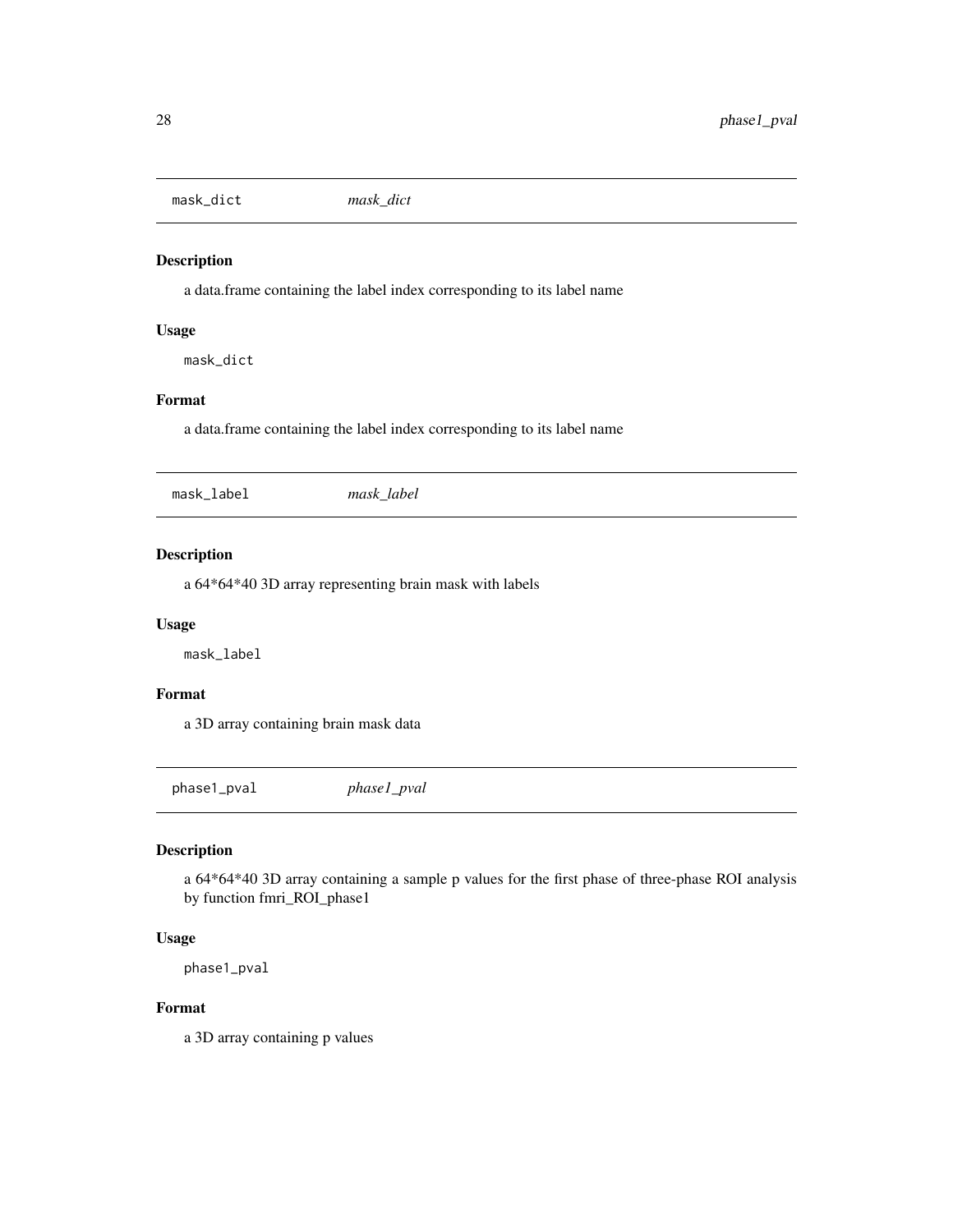<span id="page-28-0"></span>phase2\_pval *phase2\_pval*

# Description

a 64\*64\*40 3D array containing a sample p values for the second phase of three-phase ROI analysis by function fmri\_ROI\_phase2

#### Usage

phase2\_pval

#### Format

a 3D array containing p values

phase3\_pval *phase3\_pval*

# Description

a 64\*64\*40 3D array containing a sample p values for the third phase of three-phase ROI analysis, generated by the post-hoc process for phase2\_pval

# Usage

phase3\_pval

# Format

a 3D array containing p values

sample *sample*

# Description

a data.frame containing some pre-calculated data for generating vignettes

#### Usage

sample

#### Format

a data.frame containing some pre-calculated data for generating vignettes